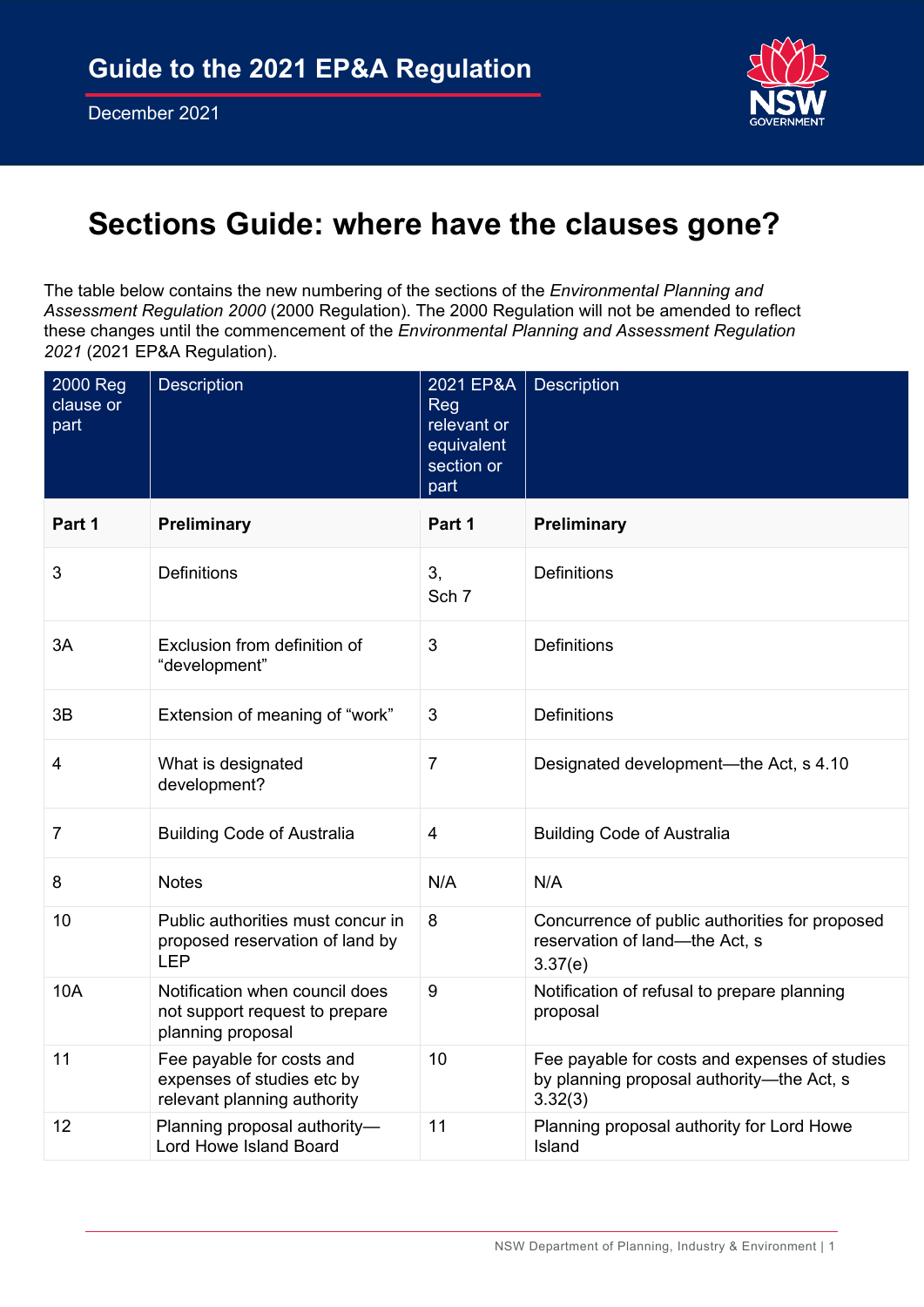

| 2000 Reg<br>clause or<br>part | <b>Description</b>                                                                         | 2021 EP&A<br><b>Reg</b><br>relevant or<br>equivalent<br>section or<br>part | <b>Description</b>                                                             |
|-------------------------------|--------------------------------------------------------------------------------------------|----------------------------------------------------------------------------|--------------------------------------------------------------------------------|
| Part 3                        | <b>Development Control Plans</b>                                                           | Part 2,<br><b>Division 2</b>                                               | Development control plans—the Act, s 3.45                                      |
| 16                            | In what form must a development<br>control plan be prepared?                               | 12                                                                         | Form of development control plan                                               |
| 18                            | Public exhibition of draft<br>development control plans                                    | 12                                                                         | Public exhibition of draft development control<br>plans                        |
| 20                            | Who may make submissions<br>about a draft development<br>control plan?                     | N/A                                                                        | N/A                                                                            |
| 21                            | Approval of development control<br>plans                                                   | 14                                                                         | Approval of development control plans                                          |
| 21A                           | Approval of development control<br>plans relating to residential<br>apartment development  | 15                                                                         | Approval of development control plans for<br>residential apartment development |
| 22                            | Amendment or repeal of<br>development control plan                                         | 16                                                                         | Amendment or repeal of development control<br>plan                             |
| 22A                           | Amendment or revocation of<br>development control plan at<br>Minister's direction          | 17                                                                         | Amendment or revocation of development<br>control plan at Minister's direction |
| 24                            | Application of Part to<br>development control plans made<br>by Planning Secretary          | 21                                                                         | Development control plans made by Planning<br>Secretary                        |
| 25                            | Additional information requested<br>by relevant planning authority                         | 18                                                                         | Draft development control plans submitted by<br>owners                         |
| 25AA                          | Assessment and preparation<br>fees                                                         | 19                                                                         | Fees for draft development control plans<br>prepared by owners                 |
| 25AB                          | Councils to provide copies of<br>development control plans to<br><b>Planning Secretary</b> | 20                                                                         | Publication of development control plans                                       |
| 25AC                          | Purchase of copies of<br>development control plans                                         | N/A                                                                        | N/A                                                                            |
| Part 4                        | <b>Development Contributions</b>                                                           | Part 9                                                                     | Infrastructure contributions and finance                                       |
| 25A                           | Planning authorities                                                                       | 202                                                                        | <b>Definitions</b>                                                             |
| 25B                           | Form and subject-matter of<br>planning agreements                                          | 203                                                                        | Making of planning agreements                                                  |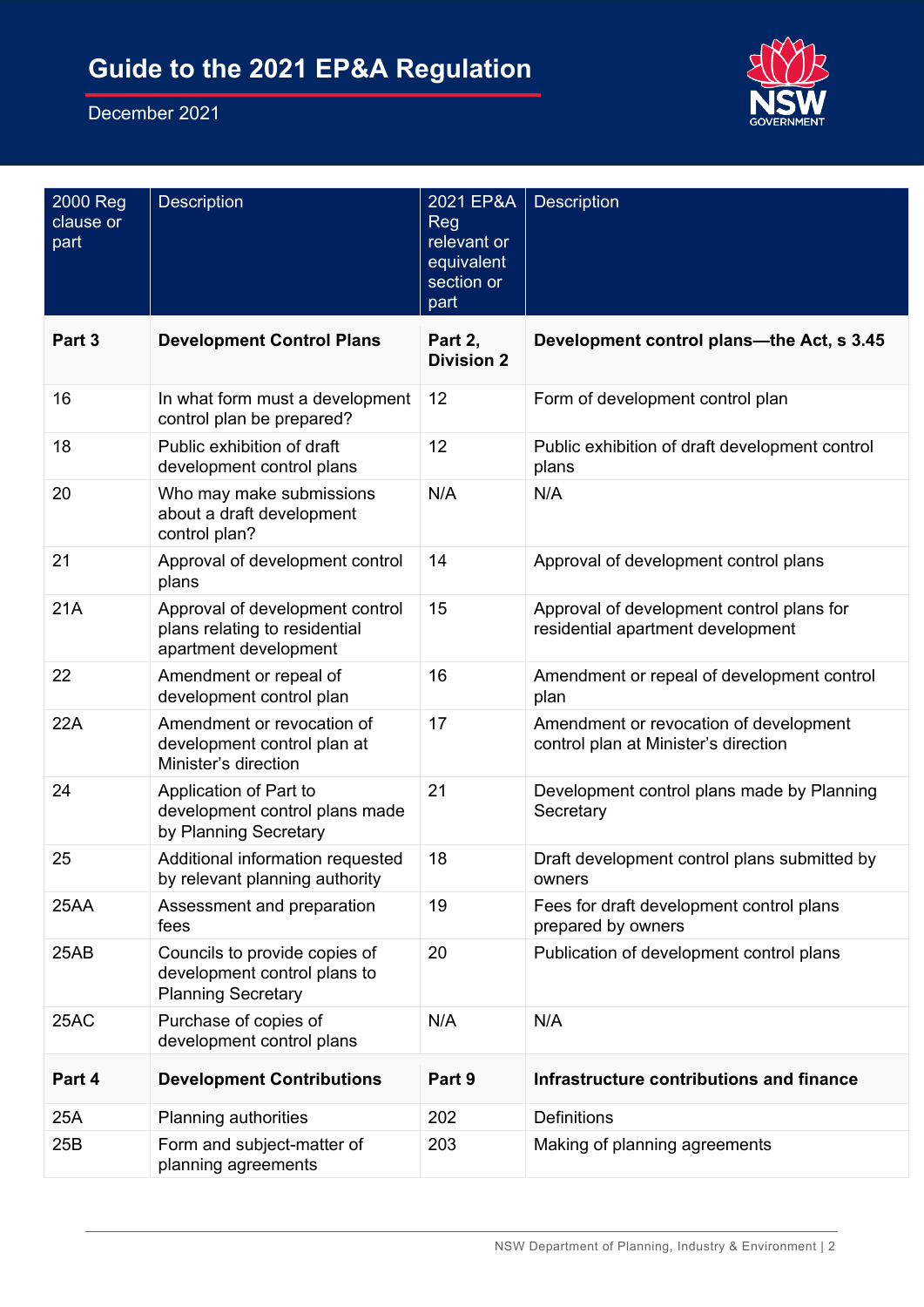

| 2000 Reg<br>clause or<br>part | <b>Description</b>                                                         | 2021 EP&A<br><b>Reg</b><br>relevant or<br>equivalent<br>section or<br>part | <b>Description</b>                                                                               |
|-------------------------------|----------------------------------------------------------------------------|----------------------------------------------------------------------------|--------------------------------------------------------------------------------------------------|
| 25C                           | Making, amendment and<br>revocation of agreements                          | 203                                                                        | Making of planning agreements                                                                    |
| 25D                           | Public notice of planning<br>agreements                                    | 204                                                                        | Public notice of planning agreements—the Act,<br>s 7.5(2)                                        |
| 25E                           | <b>Explanatory Note</b>                                                    | 205                                                                        | Explanatory notes for planning agreements                                                        |
| 25F                           | Information about planning<br>agreements-councils                          | 206                                                                        | Information about planning agreements                                                            |
| 25G                           | Information about planning<br>agreements-Planning Secretary                | 206                                                                        | Information about planning agreements                                                            |
| 25H                           | Information about planning<br>agreements-other planning<br>authorities     | 206                                                                        | Information about planning agreements                                                            |
| <b>251</b>                    | Indexation of monetary section<br>7.11 contribution-recoupment of<br>costs | 207                                                                        | Indexation of monetary development<br>contribution—the Act, s 7.11(3)                            |
| 25J                           | Section 7.12 levy-determination<br>of proposed cost of development         | 208                                                                        | Determination of proposed cost of<br>development-the Act, s 7.12(5)(a)                           |
| 25K                           | Section 7.12 levy-maximum<br>percentage                                    | 209                                                                        | Maximum percentage of development levy-the<br>Act, s 7.12(5)(b)                                  |
| 26                            | In what form must a contributions<br>plan be prepared?                     | 211                                                                        | Form of contributions plan                                                                       |
| 27                            | What particulars must a<br>contributions plan contain?                     | 212                                                                        | Contents of contributions plan                                                                   |
| 28                            | Public exhibition of draft<br>contributions plans                          | 213                                                                        | Public exhibition of draft contributions plans                                                   |
| 30                            | Who may make submissions<br>about a draft contributions plan?              | N/A                                                                        | N/A                                                                                              |
| 31                            | Approval of contributions plan by<br>council                               | 214                                                                        | Approval of contributions plan                                                                   |
| 33A                           | Review of contributions plan                                               | 216                                                                        | Review of contributions plan                                                                     |
| 34                            | Councils must maintain<br>contributions register                           | 217                                                                        | Councils must keep contributions register                                                        |
| 35                            | Accounting for contributions and<br>levies-councils                        | 218                                                                        | Councils must keep accounting records for<br>development contributions and development<br>levies |
| 36                            | Councils must prepare annual<br>statements                                 | 219                                                                        | Councils must prepare annual statements                                                          |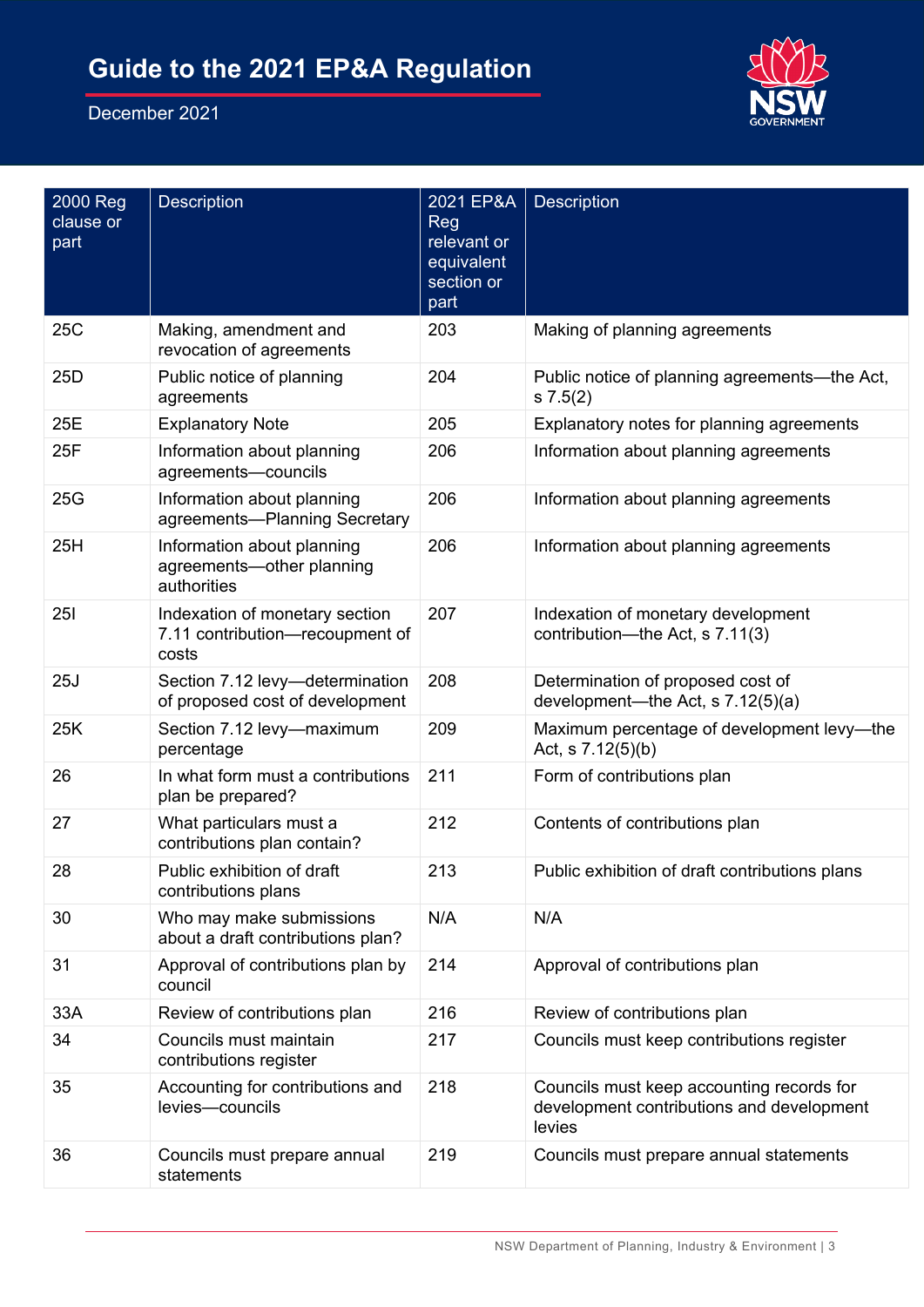

| 2000 Reg<br>clause or<br>part | <b>Description</b>                                                                                 | 2021 EP&A<br>Reg<br>relevant or<br>equivalent<br>section or<br>part | <b>Description</b>                                                                                                                                                              |
|-------------------------------|----------------------------------------------------------------------------------------------------|---------------------------------------------------------------------|---------------------------------------------------------------------------------------------------------------------------------------------------------------------------------|
| 37                            | Councils must keep certain<br>records available for public<br>inspection                           | 220                                                                 | Councils must keep certain records publicly<br>available                                                                                                                        |
| 38                            | Copies of contributions plans to<br>be publicly available                                          | 220                                                                 | Councils must keep certain records publicly<br>available                                                                                                                        |
| Part 5                        | <b>Existing Uses</b>                                                                               | Part 7                                                              | <b>Existing uses-the Act, Div.4.11</b>                                                                                                                                          |
| 39                            | <b>Definitions</b>                                                                                 | 162                                                                 | <b>Application of Part</b>                                                                                                                                                      |
| 40                            | Object of Part                                                                                     | N/A                                                                 | N/A                                                                                                                                                                             |
| 41                            | Certain development allowed                                                                        | 163                                                                 | Certain development allowed                                                                                                                                                     |
| 42                            | Development consent required<br>for enlargement, expansion and<br>intensification of existing uses | 164                                                                 | Enlargement, expansion and intensification of<br>existing uses                                                                                                                  |
| 43                            | Development consent required<br>for alteration or extension of<br>buildings and works              | 165                                                                 | Alteration of buildings and works                                                                                                                                               |
| 44                            | Development consent required<br>for rebuilding of buildings and<br>works                           | 166                                                                 | Rebuilding of buildings and works                                                                                                                                               |
| 45                            | Development consent required<br>for changes of existing uses                                       | 167                                                                 | Change of existing uses                                                                                                                                                         |
| 46                            | Uses may be changed at the<br>same time as they are altered,<br>extended, enlarged or rebuilt      | 167                                                                 | Change of existing uses                                                                                                                                                         |
| Part 6                        | <b>Procedures relating to</b><br>development applications                                          | Parts 3-5                                                           | <b>Part 3 Development applications</b><br>Part 4 Determination of development<br>applications<br>Part 5 Modification of development<br>consents-the Act, ss 4.55, 4.56 and 4.57 |
| 47                            | Application of Part                                                                                | 22                                                                  | Application of Part                                                                                                                                                             |
| 48                            | Development application<br>information                                                             | 255                                                                 | Information about development application fees                                                                                                                                  |
| 49                            | Persons who can make<br>development applications                                                   | 23                                                                  | Persons who may make development<br>applications                                                                                                                                |
| 50                            | How must a development<br>application be made?                                                     | 6<br>24                                                             | Determination of BASIX development<br>$\bullet$<br>Content of development applications<br>$\bullet$                                                                             |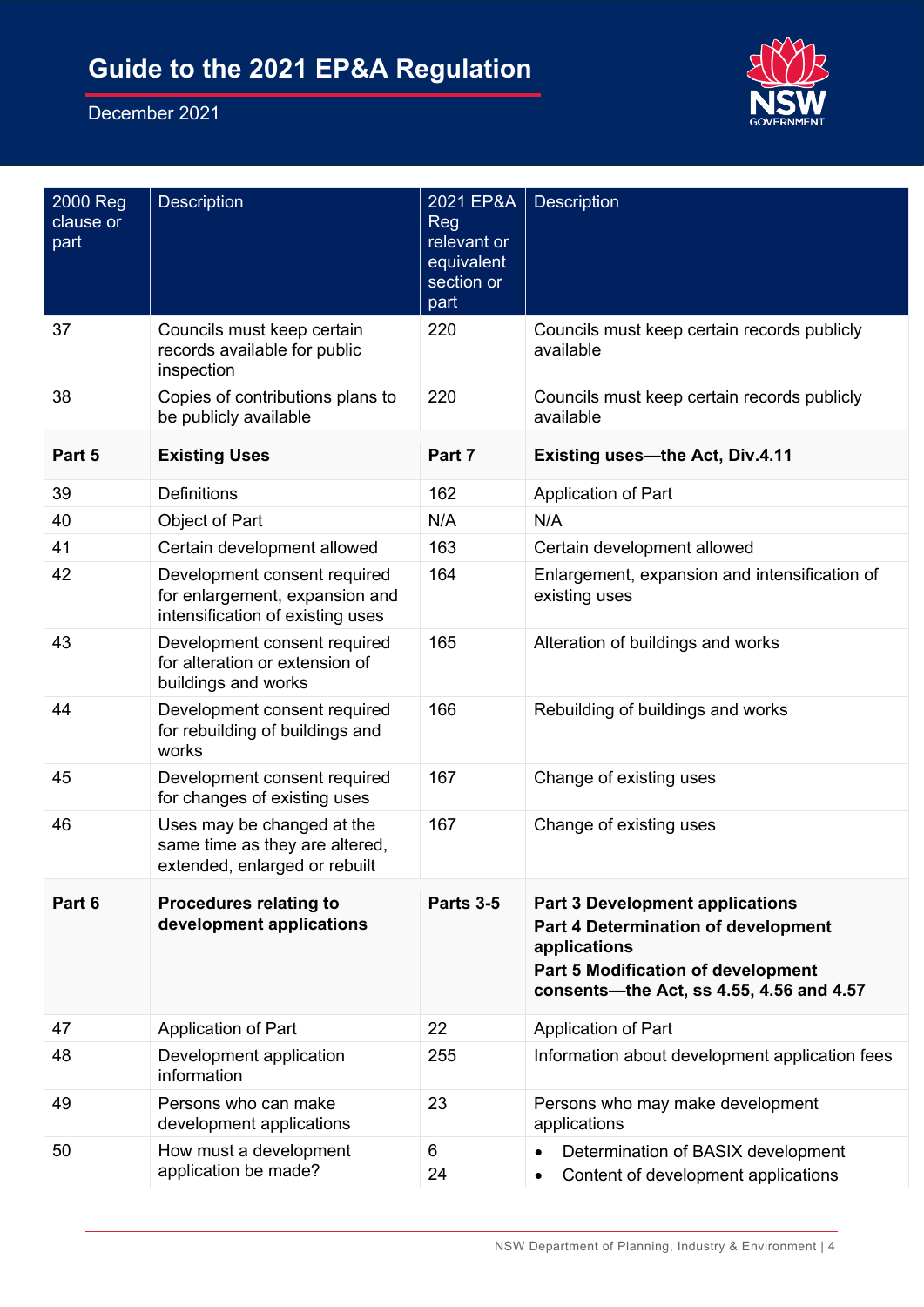

| 2000 Reg<br>clause or<br>part | <b>Description</b>                                                                                                                             | 2021 EP&A<br><b>Reg</b><br>relevant or<br>equivalent<br>section or<br>part | <b>Description</b>                                                                                                                             |
|-------------------------------|------------------------------------------------------------------------------------------------------------------------------------------------|----------------------------------------------------------------------------|------------------------------------------------------------------------------------------------------------------------------------------------|
|                               |                                                                                                                                                | 27<br>29<br>31                                                             | <b>BASIX</b> development<br>$\bullet$<br>Residential apartment development<br>Other documents required for certain<br>development applications |
| 50A                           | Special provisions relating to<br>development applications<br>relating to mining or petroleum<br>development on strategic<br>agricultural land | 30                                                                         | Mining or petroleum development                                                                                                                |
| 50B                           | Special provisions relating to<br>development requiring<br>concurrence and integrated<br>development                                           | 24                                                                         | Content of development applications                                                                                                            |
| 50C                           | Special provision relating to<br>development applications for<br>land within Activation Precincts                                              | 31                                                                         | Other documents required for certain<br>development applications                                                                               |
| 51                            | Rejection of development<br>applications                                                                                                       | 36<br>254                                                                  | Rejection of development applications<br>Circumstances in which refund of fees<br>required                                                     |
| 52                            | Withdrawal of development<br>applications                                                                                                      | 40                                                                         | Withdrawal of development applications<br>Waiver and refund of fees                                                                            |
| 54                            | Consent authority may request<br>additional information                                                                                        | 36                                                                         | Consent authority may request additional<br>information from applicant                                                                         |
| 55                            | What is the procedure for<br>amending a development<br>application?                                                                            | 37<br>38                                                                   | Amendment of development application<br>Determination of application for amendment<br>of development application                               |
| 55AA                          | Amendment or variation of<br>development applications for<br>State significant development                                                     | 37<br>38                                                                   | Amendment of development application<br>$\bullet$<br>Determination of application for amendment<br>of development application                  |
| 55A                           | Amendments with respect to<br><b>BASIX</b> commitments                                                                                         | 37<br>38                                                                   | Amendment of development application<br>٠<br>Determination of application for amendment<br>٠<br>of development application                     |
| 56                            | <b>Extracts of development</b><br>applications to be publicly<br>available                                                                     | 32                                                                         | Extract of development application for erection<br>of building                                                                                 |
| 56A                           | Planning functions subject to<br>community participation<br>requirements                                                                       | 293                                                                        | Community participation requirements                                                                                                           |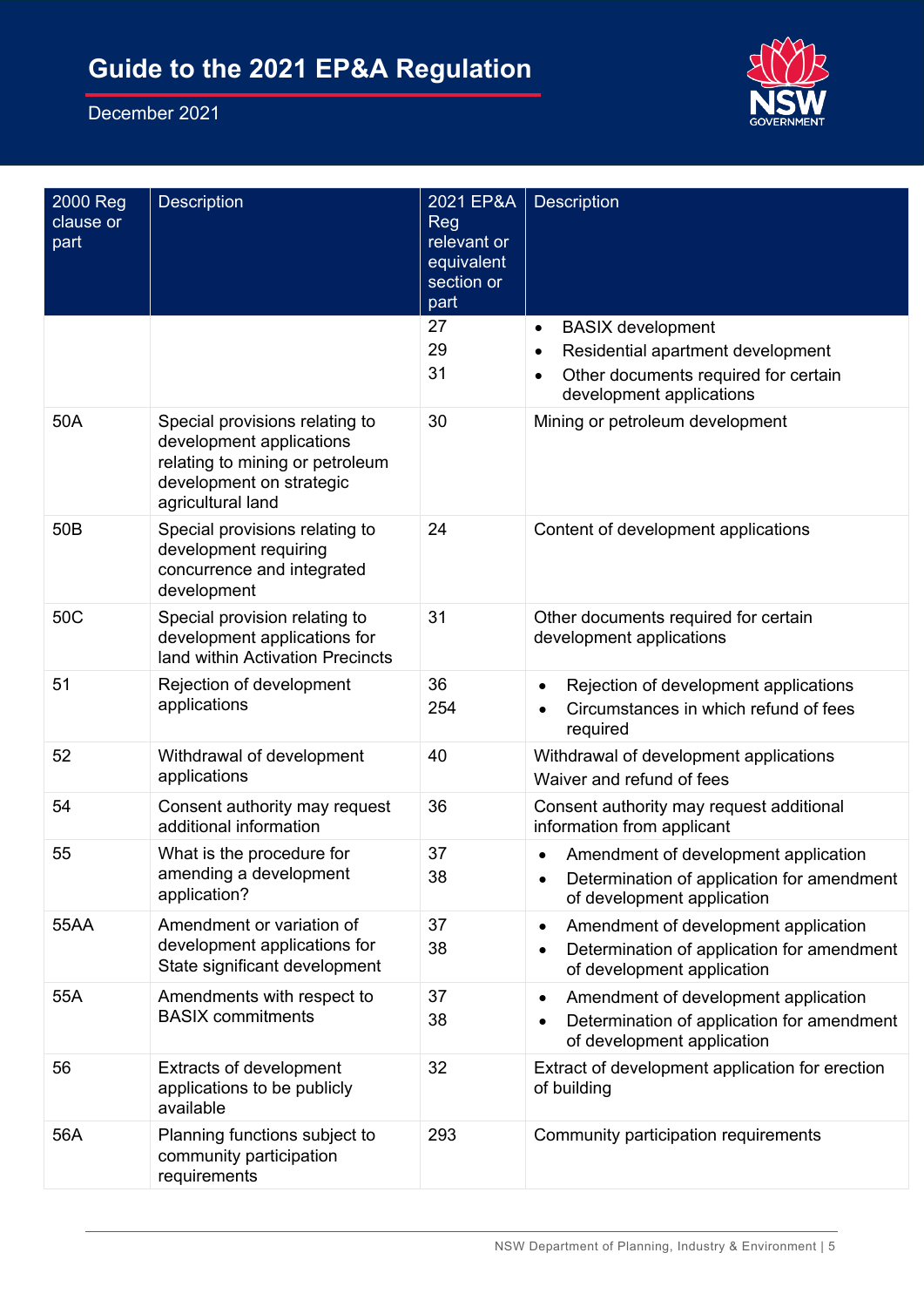

| 2000 Reg<br>clause or<br>part | <b>Description</b>                                                                                             | 2021 EP&A<br><b>Reg</b><br>relevant or<br>equivalent<br>section or<br>part | Description                                                                                                        |
|-------------------------------|----------------------------------------------------------------------------------------------------------------|----------------------------------------------------------------------------|--------------------------------------------------------------------------------------------------------------------|
| 56B                           | Planning authorities subject to<br>community participation<br>requirements                                     | 293                                                                        | Community participation requirements                                                                               |
| 58                            | <b>Application of Division</b>                                                                                 | 49                                                                         | <b>Application of Division</b>                                                                                     |
| 59                            | Seeking concurrence                                                                                            | 50<br>51                                                                   | Consent authority to seek concurrence<br><b>Concurrence under Biodiversity</b><br><b>Conservation Act 2016</b>     |
| 60                            | Concurrence authority may<br>require additional information                                                    | 52                                                                         | Concurrence authority may request additional<br>information from consent authority                                 |
| 61                            | Forwarding of submissions to<br>concurrence authorities                                                        | 50                                                                         | Consent authority to seek concurrence                                                                              |
| 62                            | Notification of decision                                                                                       | 53                                                                         | Notification of decision                                                                                           |
| 63                            | Reasons for granting or refusal<br>of concurrence                                                              | 54                                                                         | Notice of reasons for concurrence decisions                                                                        |
| 64                            | Circumstances in which<br>concurrence may be assumed                                                           | 55                                                                         | Circumstances in which concurrence may be<br>assumed                                                               |
| 65                            | <b>Application of Division</b>                                                                                 | 41                                                                         | <b>Application of Division</b>                                                                                     |
| 66                            | Seeking general terms of<br>approval                                                                           | 42                                                                         | Consent authority to seek general terms of<br>approval                                                             |
| 67                            | Approval body may require<br>additional information                                                            | 43                                                                         | Approval body may request additional<br>information from consent authority                                         |
| 68                            | Consent authority to be notified<br>of proposed consultations<br>under National Parks and Wildlife<br>Act 1974 | 44                                                                         | Notice of proposed consultations about<br>Aboriginal heritage impact under National Parks<br>and Wildlife Act 1974 |
| 69                            | Forwarding of submissions to<br>approval bodies                                                                | 42                                                                         | Consent authority to seek general terms of<br>approval                                                             |
| 70                            | Notification of general terms of<br>approval                                                                   | 45                                                                         | Notification of general terms of approval                                                                          |
| <b>70AA</b>                   | Planning Secretary may act on<br>behalf of approval body                                                       | 46                                                                         | Planning Secretary may act on behalf of<br>approval body                                                           |
| 70AB                          | Additional information sought by<br>Planning Secretary acting on<br>behalf of approval body                    | 47                                                                         | Planning Secretary may request additional<br>information from applicant                                            |
| 70AC                          | Notification of general terms of<br>approval by Planning Secretary                                             | 48                                                                         | Notification of general terms of approval by<br><b>Planning Secretary</b>                                          |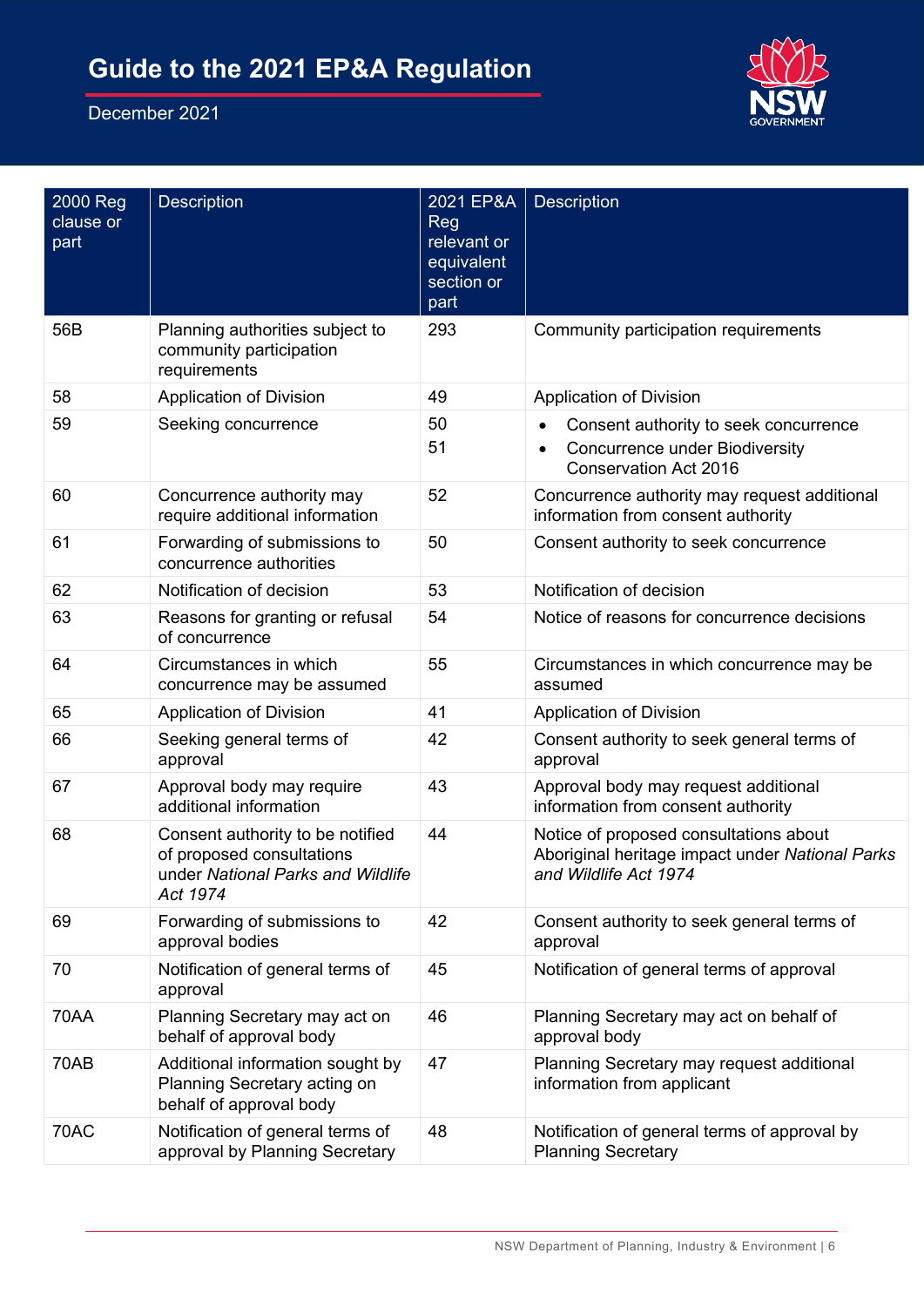

| 2000 Reg<br>clause or<br>part | <b>Description</b>                                                                      | 2021 EP&A<br><b>Reg</b><br>relevant or<br>equivalent<br>section or<br>part | <b>Description</b>                                                            |
|-------------------------------|-----------------------------------------------------------------------------------------|----------------------------------------------------------------------------|-------------------------------------------------------------------------------|
| 70A                           | Information to be included in<br>concept development<br>applications                    | 33                                                                         | Concept development applications                                              |
| 70B                           | Concept development<br>applications-residential<br>apartment development                | 33                                                                         | Concept development applications                                              |
| 77                            | Notice of development<br>applications                                                   | 56                                                                         | Notice of development applications                                            |
| 78                            | Notice of designated<br>development application must be<br>exhibited on relevant land   | 58                                                                         | Exhibition of notice of designated development<br>application                 |
| 81                            | Forwarding of submissions to<br><b>Planning Secretary</b>                               | 60                                                                         | Submissions about designated development to<br>be given to Planning Secretary |
| 82                            | Additional requirements for State<br>significant development                            | 59                                                                         | Additional requirements for State significant<br>development-the Act, s 4.39  |
| 86                            | <b>Application of Division</b>                                                          | N/A                                                                        | N/A                                                                           |
| 90                            | Circumstances in which notice<br>requirements may be dispensed<br>with                  | 57                                                                         | Notice not required in certain circumstances                                  |
| 92                            | Additional matters that consent<br>authority must consider                              | 61                                                                         | Additional matters that consent authority must<br>consider                    |
| 92A                           | Additional matters that consent<br>authority must consider for<br>Wagga Wagga           | 61                                                                         | Additional matters that consent authority must<br>consider                    |
| 93                            | Fire safety and other<br>considerations                                                 | 62                                                                         | Consideration of fire safety                                                  |
| 94                            | Consent authority may require<br>buildings to be upgraded                               | 64                                                                         | Consent authority may require upgrade of<br>buildings                         |
| 94A                           | Fire safety and other<br>considerations applying to<br>erection of temporary structures | 63                                                                         | Considerations for erection of temporary<br>structures                        |
| 95                            | Deferred commencement<br>consent                                                        | 76                                                                         | Deferred commencement consent                                                 |
| 96                            | Imposition of conditions-<br>ancillary aspects of development                           | 77                                                                         | Conditions for ancillary aspects of development                               |
| 96A                           | Imposition of conditions-<br>conditions limited to State<br>significant development     | 78                                                                         | Conditions for State significant development                                  |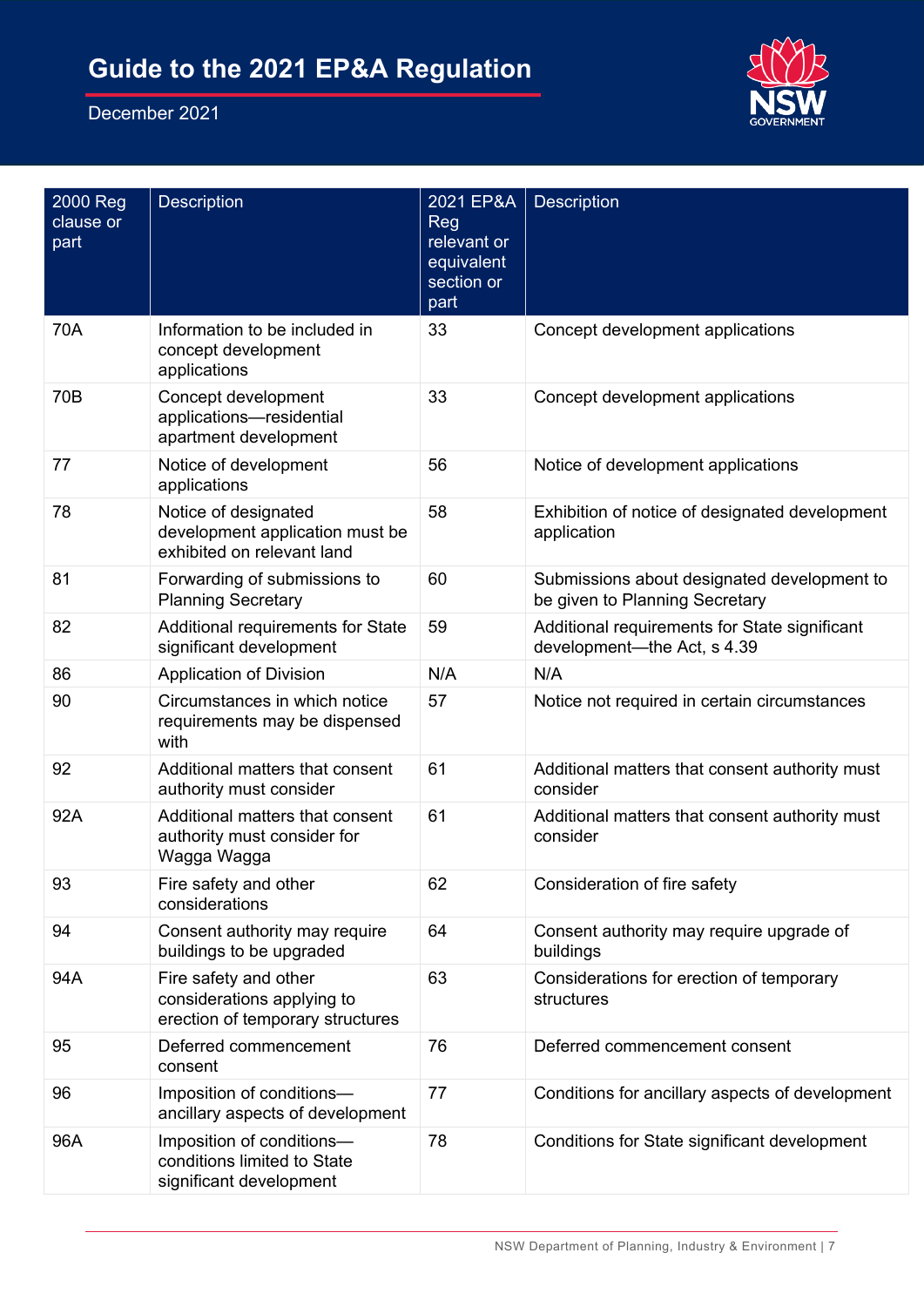

| 2000 Reg<br>clause or<br>part | Description                                                                                                                   | 2021 EP&A<br>Reg<br>relevant or<br>equivalent<br>section or<br>part | <b>Description</b>                                                                                                                                              |
|-------------------------------|-------------------------------------------------------------------------------------------------------------------------------|---------------------------------------------------------------------|-----------------------------------------------------------------------------------------------------------------------------------------------------------------|
| 97                            | Modification or surrender of<br>development consent or existing<br>use right                                                  | 67<br>68                                                            | Modification or surrender of development<br>consent or existing use right-the Act,<br>s4.17(5)<br>Voluntary surrender of development<br>consent-the Act, s 4.63 |
| 97A                           | <b>Fulfilment of BASIX</b><br>commitments                                                                                     | 75                                                                  | <b>Fulfilment of BASIX commitments</b>                                                                                                                          |
| 98                            | <b>Compliance with Building Code</b><br>of Australia and insurance<br>requirements under the Home<br><b>Building Act 1989</b> | 69                                                                  | Compliance with Building Code of Australia and<br>insurance requirements under Home Building<br>Act 1989                                                        |
| 98A                           | Erection of signs                                                                                                             | 70                                                                  | Erection of signs                                                                                                                                               |
| 98B                           | Notification of Home Building Act<br>1989 requirements                                                                        | 71                                                                  | Notification of Home Building Act<br>1989 requirements                                                                                                          |
| 98C                           | Conditions relating to<br>entertainment venues                                                                                | 72                                                                  | <b>Entertainment venues</b>                                                                                                                                     |
| 98D                           | Condition relating to maximum<br>capacity signage                                                                             | 73                                                                  | Maximum capacity signage                                                                                                                                        |
| 98E                           | Condition relating to shoring and<br>adequacy of adjoining property                                                           | 74                                                                  | Shoring and adequacy of adjoining property                                                                                                                      |
| 98F                           | Conditions relating to<br>development involving use of<br>buildings as build-to-rent housing                                  | 81                                                                  | Build-to-rent housing                                                                                                                                           |
| 100                           | Notice of determination                                                                                                       | Part 4,<br>Div.3                                                    | Post-determination notifications-the Act, s<br>4.18(1)                                                                                                          |
| 101                           | Additional particulars with<br>respect to section 7.11 and 7.12<br>conditions                                                 | Part 4,<br>Div.3                                                    | Post-determination notifications-the Act, s<br>4.18(1)                                                                                                          |
| 102                           | How soon must a notice of<br>determination be sent?                                                                           | Part 4,<br>Div.3                                                    | Post-determination notifications--- the Act, s<br>4.18(1)                                                                                                       |
| 103                           | Notice under sections 6.6 and<br>6.12 of the Act of appointment of<br>principal certifier                                     | N/A                                                                 | Moved to Environmental Planning and<br>Assessment (Development Certification and Fire<br>Safety) Regulation 2021.                                               |
| 103A                          | Notice under section 6.6 of the<br>Act of critical stage inspections                                                          | N/A                                                                 | Moved to Environmental Planning and<br>Assessment (Development Certification and Fire<br>Safety) Regulation 2021.                                               |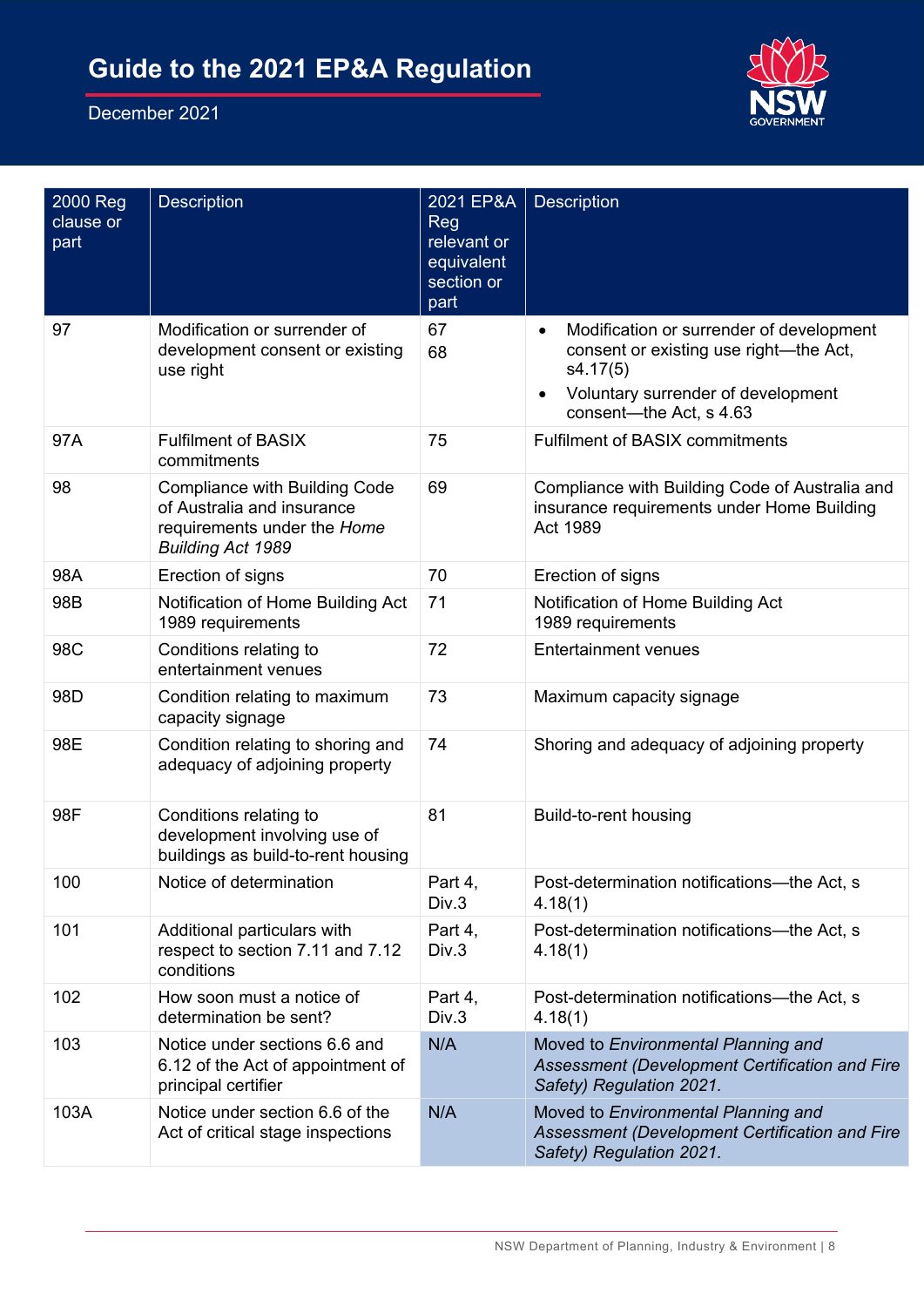

| 2000 Reg<br>clause or<br>part | Description                                                                                                                                   | 2021 EP&A<br>Reg<br>relevant or<br>equivalent<br>section or<br>part | Description                                                                                                                                                                                                                                                                                                                                                                                |
|-------------------------------|-----------------------------------------------------------------------------------------------------------------------------------------------|---------------------------------------------------------------------|--------------------------------------------------------------------------------------------------------------------------------------------------------------------------------------------------------------------------------------------------------------------------------------------------------------------------------------------------------------------------------------------|
| 104                           | Notice under sections 6.6 and<br>6.12 of the Act of intention to<br>commence subdivision work or<br>erection of building                      | N/A                                                                 | Moved to Environmental Planning and<br>Assessment (Development Certification and Fire<br>Safety) Regulation 2021.                                                                                                                                                                                                                                                                          |
| 105                           | Notice under section 4.47(6) of<br>the Act to approval bodies of<br>determination of development<br>application for integrated<br>development | Part 4,<br>Div.3                                                    | Post-determination notifications--- the Act, s<br>4.18(1)                                                                                                                                                                                                                                                                                                                                  |
| 106                           | Definition of "assessment period"                                                                                                             | Part 4,<br>Div.3                                                    | Post-determination notifications—the Act, s<br>4.18(1)                                                                                                                                                                                                                                                                                                                                     |
| 107                           | First 2 days after development<br>application is lodged                                                                                       | N/A                                                                 | N/A                                                                                                                                                                                                                                                                                                                                                                                        |
| 109                           | Days occurring while consent<br>authority's request for additional<br>information remains unanswered                                          | Part 4,<br>Div.3                                                    | Post-determination notifications--- the Act, s<br>4.18(1)                                                                                                                                                                                                                                                                                                                                  |
| 110                           | Days occurring while<br>concurrence authority's or<br>approval body's request for<br>additional information remains<br>unanswered             | Part 4,<br>Div.3                                                    | Post-determination notifications-the Act, s<br>4.18(1)                                                                                                                                                                                                                                                                                                                                     |
| 111                           | Days occurring during<br>consultation under National<br>Parks and Wildlife Act 1974                                                           | Part 4,<br>Div.3                                                    | Post-determination notifications-the Act, s<br>4.18(1)                                                                                                                                                                                                                                                                                                                                     |
| 112                           | Consent authority to notify<br>applicant that time has ceased to<br>run                                                                       | 36<br>43<br>44<br>52                                                | Consent authority may request additional<br>information from applicant<br>Approval body may request additional<br>$\bullet$<br>information from consent authority<br>Notice of proposed consultations about<br>Aboriginal heritage impact under National<br>Parks and Wildlife Act 1974<br>Concurrence authority may request<br>$\bullet$<br>additional information from consent authority |
| 113                           | Applications taken to be refused                                                                                                              | Part 4,<br>Div.3                                                    | Post-determination notifications-the Act, s<br>4.18(1)                                                                                                                                                                                                                                                                                                                                     |
| 113A                          | Public participation— application<br>under section 8.3 of the Act for<br>review of council's determination                                    | 245                                                                 | Notice of application for review of consent<br>authority's decision or determination                                                                                                                                                                                                                                                                                                       |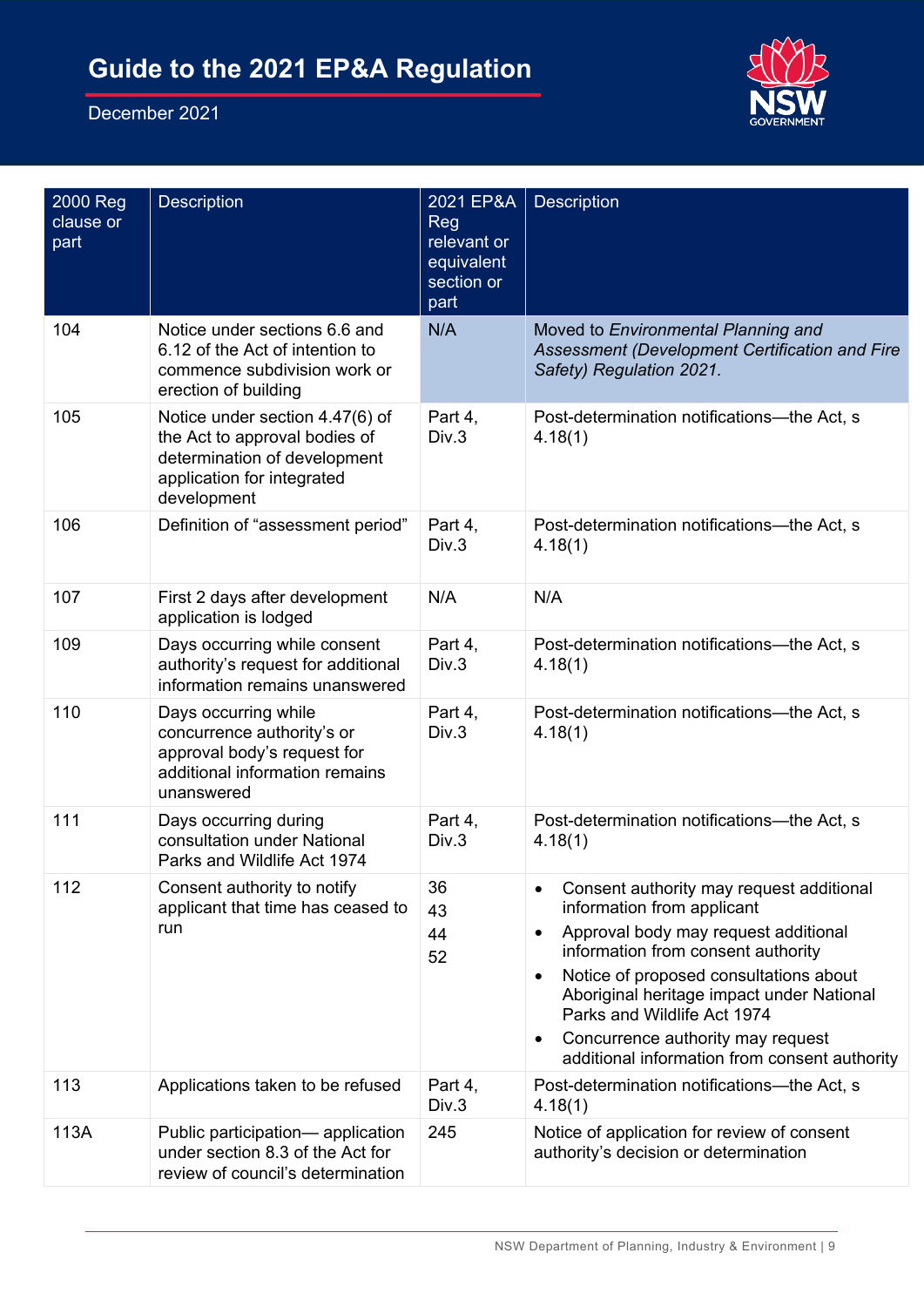

| 2000 Reg<br>clause or<br>part | Description                                                                                                                   | 2021 EP&A<br>Reg<br>relevant or<br>equivalent<br>section or<br>part | <b>Description</b>                                                                   |
|-------------------------------|-------------------------------------------------------------------------------------------------------------------------------|---------------------------------------------------------------------|--------------------------------------------------------------------------------------|
| 113B                          | Period after which Crown<br>development applications may<br>be referred to Minister or regional<br>panel                      | Part 4,<br>Div.3                                                    | Post-determination notifications--- the Act, s<br>4.18(1)                            |
| 114                           | What is the form for an<br>application for extension of a<br>development consent?                                             | 116                                                                 | Application for extension of development<br>consent                                  |
| 115                           | Application for modification of<br>development consent                                                                        | Part 5, Div.<br>1                                                   | Applications for modification of development<br>consent                              |
| 115AA                         | Application for modification of<br>development consent for State<br>significant development                                   | Part 5, Div.<br>1                                                   | Applications for modification of development<br>consent                              |
| 115A                          | Application fee for modification of<br>development consent                                                                    | 99                                                                  | Making a modification application                                                    |
| 117                           | Modification of consent involving<br>minimal environmental impact                                                             | 105                                                                 | Notice of modification applications involving<br>minimal environmental impact        |
| 118                           | Applications under sections<br>4.55(2) and 4.56 for modification<br>of certain development consents                           | 106                                                                 | Notice of modification applications for<br>designated development, State significant |
| 119                           | Public participation-applications<br>under sections $4.55(2)$ and $4.56$<br>for modification of other<br>development consents | 107                                                                 | Notice of other modification applications                                            |
| 119A                          | Special provisions relating to<br>applications under section<br>4.55(2) relating to strategic<br>agricultural land            | 103                                                                 | Modification applications for mining and<br>petroleum development consents           |
| 120                           | Notification of concurrence<br>authorities and approval bodies                                                                | 109                                                                 | Notification of concurrence authorities and<br>approval bodies                       |
| 121                           | Applications for modifications of<br>development consents to be kept<br>available for public inspection                       | N/A                                                                 | N/A                                                                                  |
| 121A                          | Consent authority may request<br>additional information from<br>applicant—the Act, ss 4.55(6)<br>and $4.64(1)(q)$             | 104                                                                 | Consent authority may request additional<br>information from applicant               |
| 121B                          | Amendment of modification<br>application—the Act, s $4.64(1)(q)$                                                              | 113                                                                 | Amendment of modification application                                                |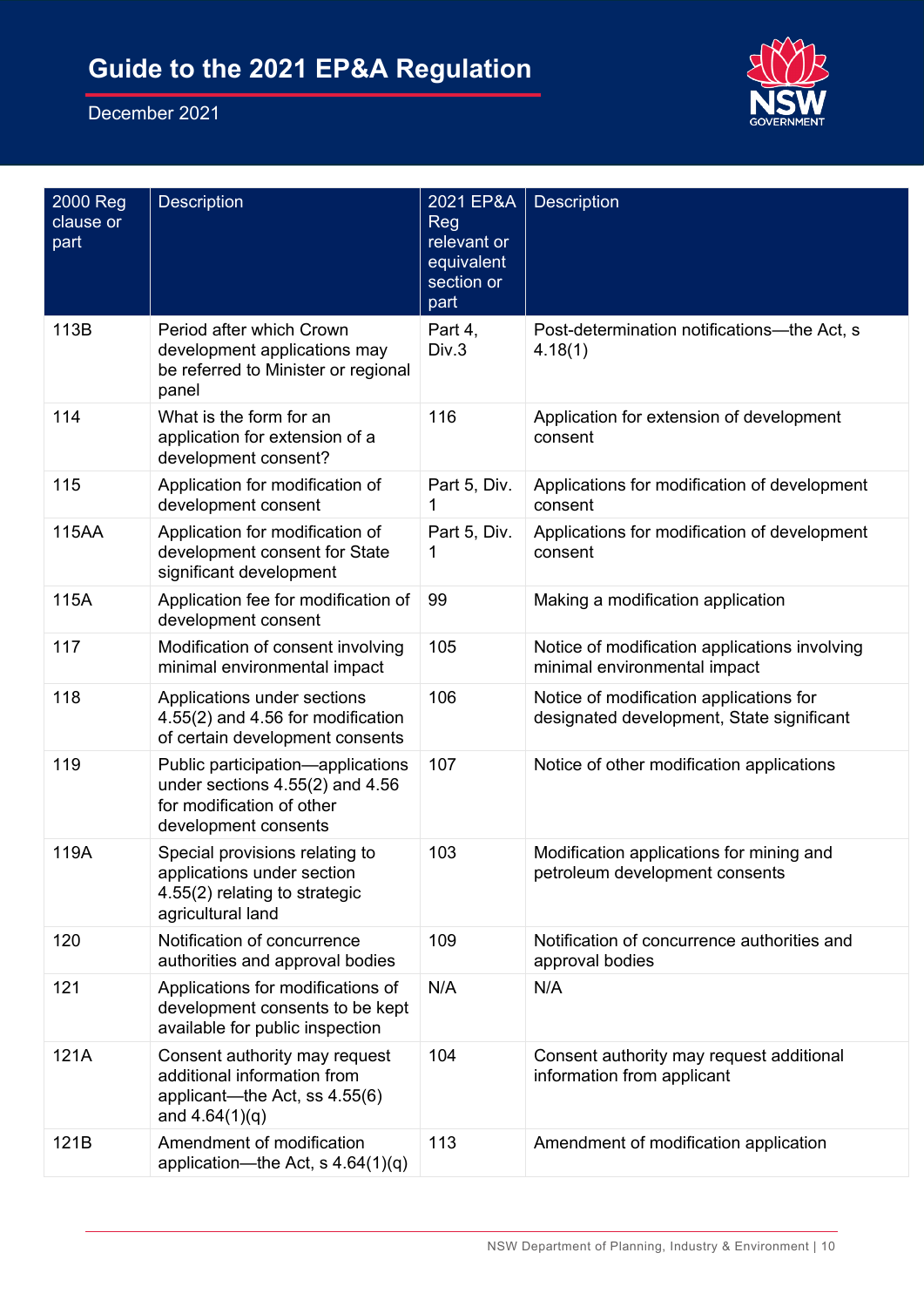

| 2000 Reg<br>clause or<br>part | <b>Description</b>                                                                                                 | 2021 EP&A<br>Reg<br>relevant or<br>equivalent<br>section or<br>part | <b>Description</b>                                                                                                    |
|-------------------------------|--------------------------------------------------------------------------------------------------------------------|---------------------------------------------------------------------|-----------------------------------------------------------------------------------------------------------------------|
| 122                           | Notice of determination of<br>application to modify<br>development consent                                         | 118                                                                 | Notice of determination of application to modify<br>development consent                                               |
| 122A                          | Effect of failure to determine<br>modification applications                                                        | 119                                                                 | Effect of failure to determine modification<br>applications                                                           |
| 123                           | Persons to be informed of<br>proposed revocation or<br>modification of consent under<br>section 4.57(3) of the Act | 117                                                                 | Notice of proposed revocation or modification of<br>consent                                                           |
| 123B                          | <b>Application of Division</b>                                                                                     | N/A                                                                 | N/A                                                                                                                   |
| 123BA                         | Functions exercisable by council<br>on behalf of regional panel                                                    | 275                                                                 | Functions exercisable by council on behalf of<br>Sydney district or regional planning panel—the<br>Act, $s$ 4.7(2)(h) |
| 123C                          | Development applications where<br>land is in 2 or more local<br>government areas                                   | 276                                                                 | Development applications for land in 2 or more<br>local government areas—the Act, s 4.12                              |
| 123E                          | Procedural matters related to<br>determination of development<br>applications                                      | 277                                                                 | 277 Determination of development applications<br>and modification applications—the Act, s 4.8                         |
| 123F                          | Procedural matters relating to<br>determination of applications to<br>modify consents                              | 277                                                                 | 277 Determination of development applications<br>and modification applications—the Act, s 4.8                         |
| 123G                          | Review of determination of<br>development application                                                              | Part 12                                                             | Reviews and appeals—the Act, Div.8.2                                                                                  |
| 123H                          | Review of decision to reject<br>development application                                                            | Part 12                                                             | Reviews and appeals—the Act, Div.8.2                                                                                  |
| 1231                          | Review of modification decision                                                                                    | Part 12                                                             | Reviews and appeals—the Act, Div.8.2                                                                                  |
| 124                           | Validity of development consents                                                                                   | 97                                                                  | Validity of development consents-the Act, s<br>4.59                                                                   |
| <b>124AA</b>                  | When work is physically<br>commenced                                                                               | 96                                                                  | When work is physically commenced—the Act,<br>$s$ 4.53(7)                                                             |
| 124A                          | <b>Application of Division</b>                                                                                     | 79                                                                  | Review conditions—the Act, s 4.17(10C)                                                                                |
| 124B                          | Development for which review<br>condition may be imposed                                                           | 79                                                                  | Review conditions—the Act, s 4.17(10C)                                                                                |
| 124C                          | Matters to be included in consent                                                                                  | 79                                                                  | Review conditions—the Act, s 4.17(10C)                                                                                |
| 124D                          | Review procedures                                                                                                  | 79                                                                  | Review conditions--- the Act, s 4.17(10C)                                                                             |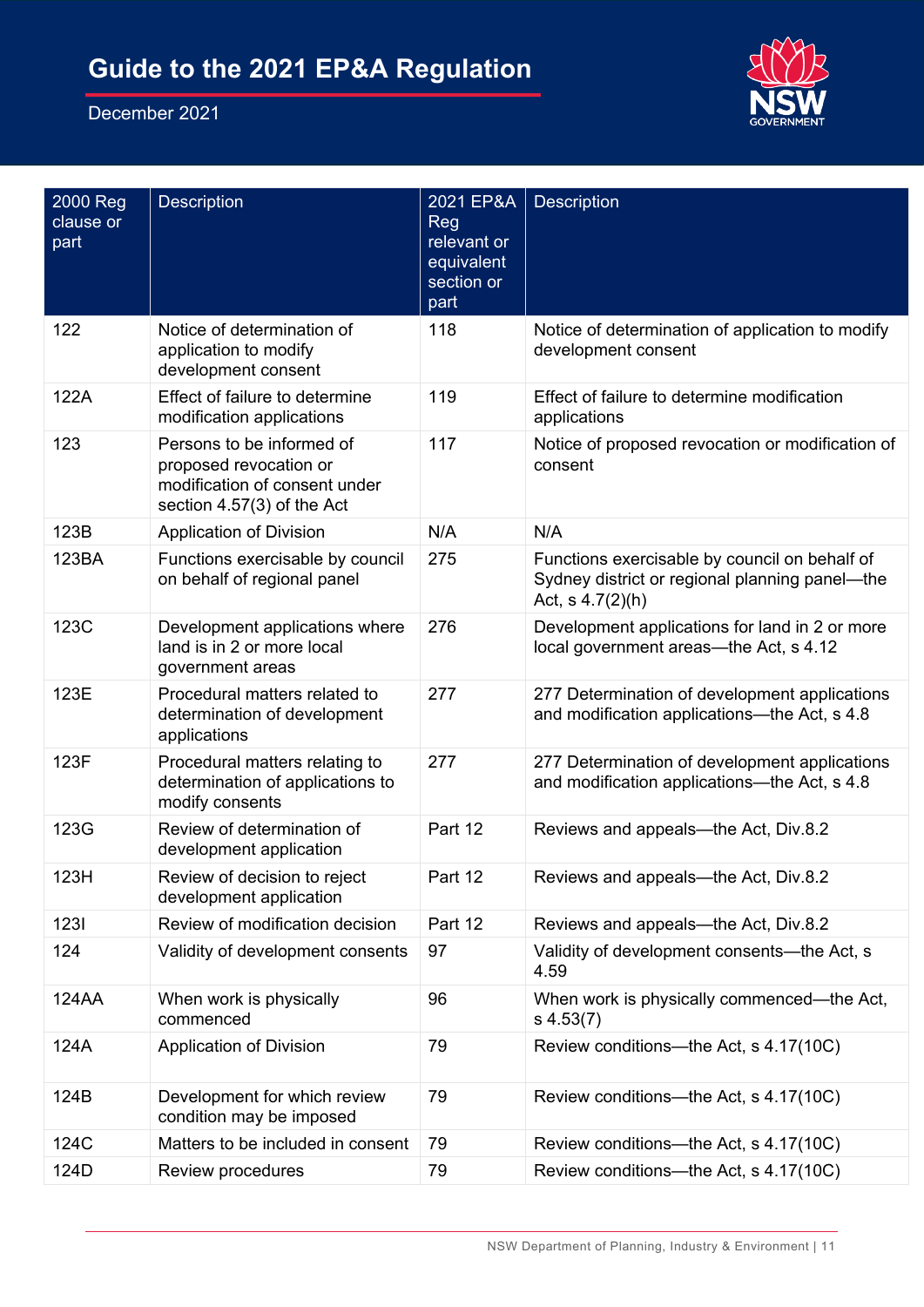

| 2000 Reg<br>clause or<br>part | <b>Description</b>                                                                                           | 2021 EP&A<br>Reg<br>relevant or<br>equivalent<br>section or<br>part | <b>Description</b>                                                                                                                          |
|-------------------------------|--------------------------------------------------------------------------------------------------------------|---------------------------------------------------------------------|---------------------------------------------------------------------------------------------------------------------------------------------|
| 124E                          | Advice of Independent Planning<br>Commission                                                                 | 278                                                                 | Advice of Independent Planning Commission                                                                                                   |
| 124F                          | Calling in existing development<br>applications                                                              | 279                                                                 | Calling in existing development applications                                                                                                |
| 124G                          | <b>Planning Secretary's functions</b><br>with respect to proposed orders<br>under section 4.36(3) of the Act | 280                                                                 | Orders declaring State significant development                                                                                              |
| 124H                          | Development applications where<br>land is in 2 or more local<br>government areas                             | 275                                                                 | Functions exercisable by council on behalf of<br>Sydney district or regional planning panel-the<br>Act, $s$ 4.7(2)(h)                       |
| 1241                          | Procedural matters related to<br>determination of development<br>applications                                | 277                                                                 | Determination of development applications and<br>modification applications-the Act, s 4.8                                                   |
| 124J                          | Procedural matters relating to<br>determination of applications to<br>modify consents                        | 277                                                                 | Determination of development applications and<br>modification applications-the Act, s 4.8                                                   |
| 124K                          | <b>Council of Central Coast local</b><br>government area to constitute<br>local planning panel               | 291                                                                 | Councils required to constitute single local<br>planning panel—the Act, s $2.17(2)(c)$                                                      |
| Part 7                        | <b>Procedures relating to</b><br>complying development<br>certificates                                       | Part 6                                                              | Complying development-the Act, Div.4.5<br>and s 4.64                                                                                        |
| 125                           | Application of Part                                                                                          | N/A                                                                 | N/A                                                                                                                                         |
| 126                           | Making application for complying<br>development certificate                                                  | 6<br>120<br>129                                                     | Determination of BASIX development<br>Application for complying development<br>certificate<br>Complying development on contaminated<br>land |
| 127                           | Council or registered certifier<br>may require additional<br>information                                     | 132                                                                 | Certifier may require additional information                                                                                                |
| 128                           | Special provision relating to<br>complying development<br>certificates for Western Sydney<br>Aerotropolis    | 127                                                                 | Complying development in Western Sydney<br>Aerotropolis                                                                                     |
| 129                           | Special provision relating to<br>complying development                                                       | 126                                                                 | Complying development in Activation Precincts                                                                                               |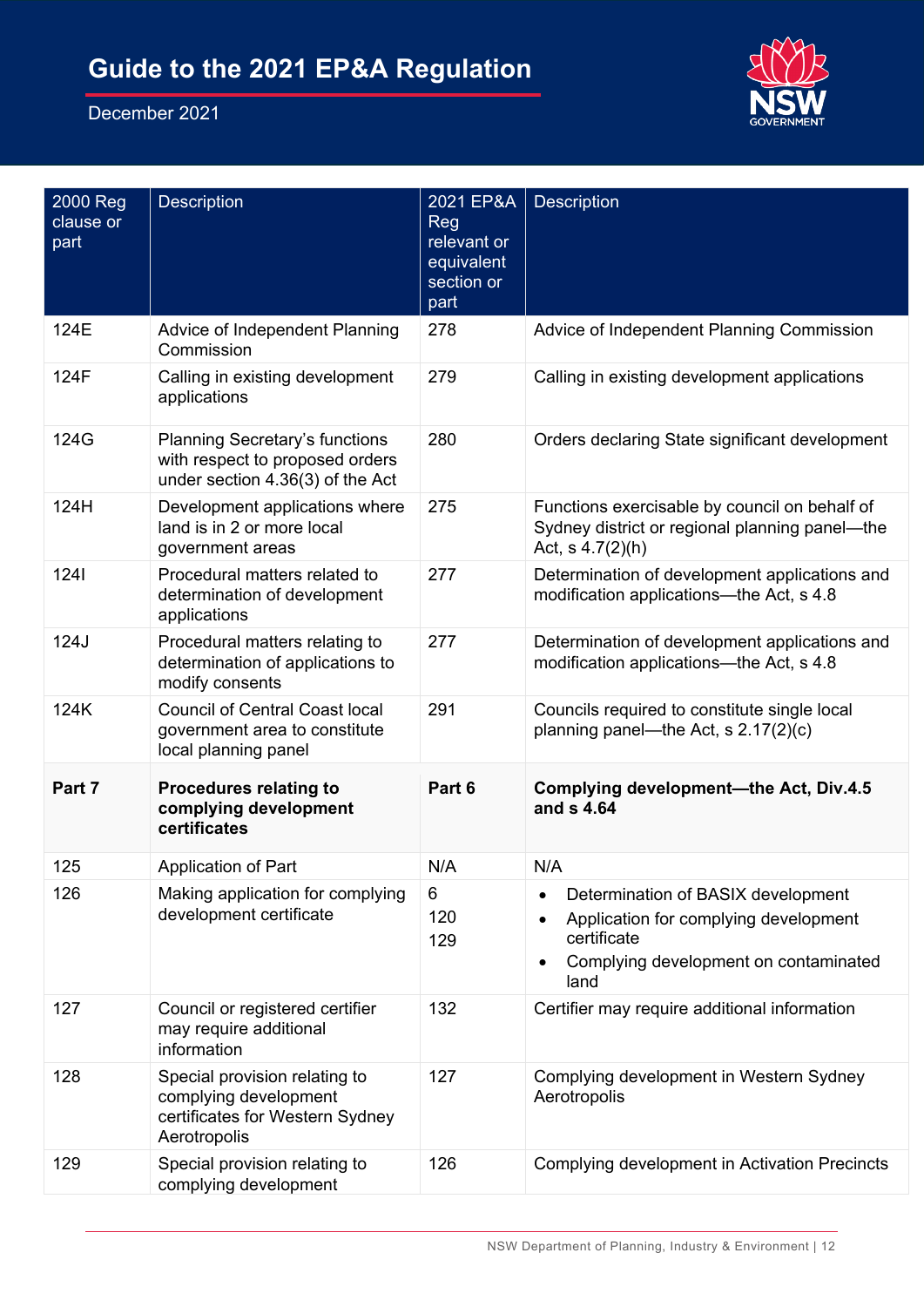

| 2000 Reg<br>clause or<br>part | <b>Description</b>                                                                                                                                   | 2021 EP&A<br><b>Reg</b><br>relevant or<br>equivalent<br>section or<br>part | <b>Description</b>                                                                                                                     |
|-------------------------------|------------------------------------------------------------------------------------------------------------------------------------------------------|----------------------------------------------------------------------------|----------------------------------------------------------------------------------------------------------------------------------------|
|                               | certificates for development on<br>land within Activation Precincts                                                                                  |                                                                            |                                                                                                                                        |
| 129A                          | Amendments with respect to<br><b>BASIX</b> commitments                                                                                               | 131                                                                        | <b>BASIX</b> development and certificates                                                                                              |
| 129AA                         | Restriction on issue of complying<br>development certificate for<br>certain development for the<br>purpose of schools or school-<br>based child care | 138                                                                        | Complying development under Education SEPP                                                                                             |
| 129AB                         | Restriction on issue of complying<br>development certificate for<br>certain development related to<br>educational establishments                     | 138                                                                        | Complying development under Education SEPP                                                                                             |
| 129B                          | Restriction on issue of complying<br>development certificate                                                                                         | 139                                                                        | Site inspection required                                                                                                               |
| 129C                          | Record of site inspections                                                                                                                           | 140                                                                        | Record of site inspections                                                                                                             |
| 129D                          | Council to be notified of<br>significant fire safety issues                                                                                          | 135                                                                        | Council to be notified of significant fire safety<br>issues                                                                            |
| 129E                          | Application form to modify<br>complying development                                                                                                  | 159                                                                        | Application to modify complying development                                                                                            |
| 130AA                         | Time limit for determining<br>application for complying<br>development certificate                                                                   | 133                                                                        | Time for determining application for complying<br>development certificate                                                              |
| 130AB                         | Requirement to advise of<br>applications for certain complying<br>development certificates                                                           | 134                                                                        | Notice to neighbours and councils                                                                                                      |
| 130                           | Procedure for determining<br>application for complying<br>development certificate and<br>notification requirements                                   | 137<br>141                                                                 | Compliance with Building Code of Australia<br>$\bullet$<br>Notice of determination of complying<br>development certificate application |
| 130A                          | Copy of particular documents to<br>be given to NSW Rural Fire<br>Service and council                                                                 | 160                                                                        | Complying development certificate to be given<br>to NSW Rural Fire Service and council                                                 |
| 131                           | Development standards for<br>change of building use                                                                                                  | 142                                                                        | Development standards for change of building<br>use                                                                                    |
| 132                           | Development standards for<br>building work involving the                                                                                             | 143                                                                        | Development standards for building work<br>involving alteration of existing building                                                   |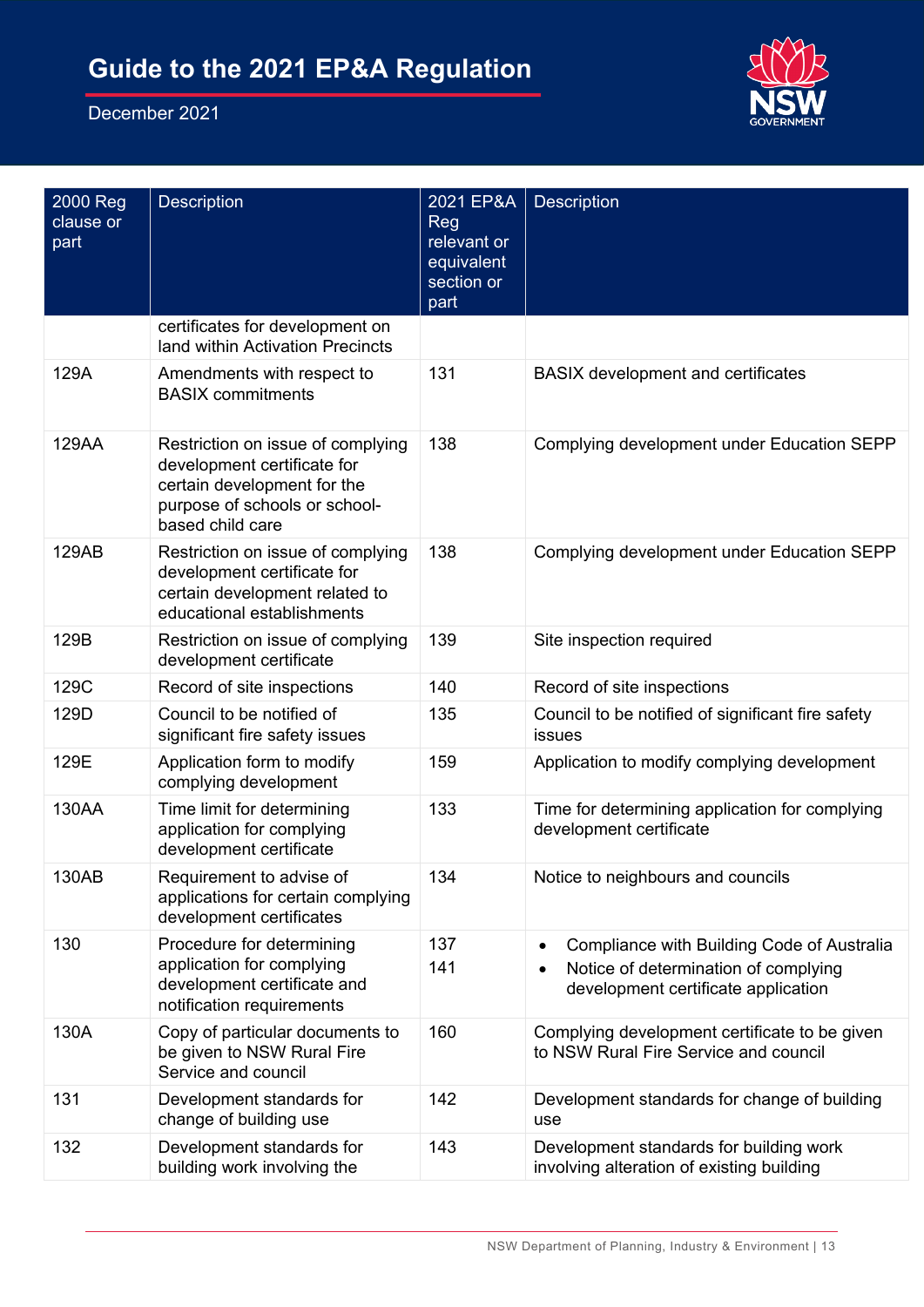

| 2000 Reg<br>clause or<br>part | <b>Description</b>                                                                                                            | 2021 EP&A<br><b>Reg</b><br>relevant or<br>equivalent<br>section or<br>part | <b>Description</b>                                                                                                      |
|-------------------------------|-------------------------------------------------------------------------------------------------------------------------------|----------------------------------------------------------------------------|-------------------------------------------------------------------------------------------------------------------------|
|                               | alteration, enlargement or<br>extension of an existing building                                                               |                                                                            |                                                                                                                         |
| 133                           | Development standards for<br>erection of temporary structure                                                                  | 144                                                                        | Development standards for erection of<br>temporary structure                                                            |
| 134                           | Form of complying development<br>certificate                                                                                  | 136                                                                        | Form of complying development certificate                                                                               |
| 135                           | Notice under section 86 of the<br>Act of appointment of principal<br>certifier                                                | N/A                                                                        | Transferred to Environmental Planning and<br>Assessment (Development Certification and Fire<br>Safety) Regulation 2021. |
| 135A                          | Notice under section 86 of the<br>Act of critical stage inspections                                                           | N/A                                                                        | Transferred to Environmental Planning and<br>Assessment (Development Certification and Fire<br>Safety) Regulation 2021. |
| 136                           | Notice under section 86 of the<br>Act of intention to commence<br>subdivision work or erection of<br>building                 | N/A                                                                        | Transferred to Environmental Planning and<br>Assessment (Development Certification and Fire<br>Safety) Regulation 2021. |
| 136A                          | <b>Compliance with Building Code</b><br>of Australia and insurance<br>requirements under the Home<br><b>Building Act 1989</b> | 146                                                                        | Compliance with Building Code of Australia and<br>insurance requirements under Home Building<br>Act 1989                |
| 136AA                         | Condition relating to fire safety<br>systems in class 2-9 buildings                                                           | 147                                                                        | Fire safety systems in class 2-9 buildings                                                                              |
| 136AB                         | Notice to neighbours                                                                                                          | 148                                                                        | Notice to neighbours of commencement of work                                                                            |
| 136B                          | Erection of signs                                                                                                             | 149                                                                        | Erection of signs                                                                                                       |
| 136C                          | Notification of Home Building Act<br>1989 requirements                                                                        | 150                                                                        | Notification of Home Building Act 1989<br>requirements                                                                  |
| 136D                          | <b>Fulfilment of BASIX</b><br>commitments                                                                                     | 151                                                                        | <b>Fulfilment of BASIX commitments</b>                                                                                  |
| 136E                          | Development involving bonded<br>asbestos material and friable<br>asbestos material                                            | 152                                                                        | Development involving asbestos material                                                                                 |
| 136H                          | Condition relating to shoring and<br>adequacy of adjoining property                                                           | 153                                                                        | Shoring and adequacy of adjoining property                                                                              |
| 1361                          | Traffic generating development                                                                                                | 154                                                                        | Traffic generating development                                                                                          |
| 136J                          | Development on contaminated<br>land                                                                                           | 155                                                                        | Development on contaminated land                                                                                        |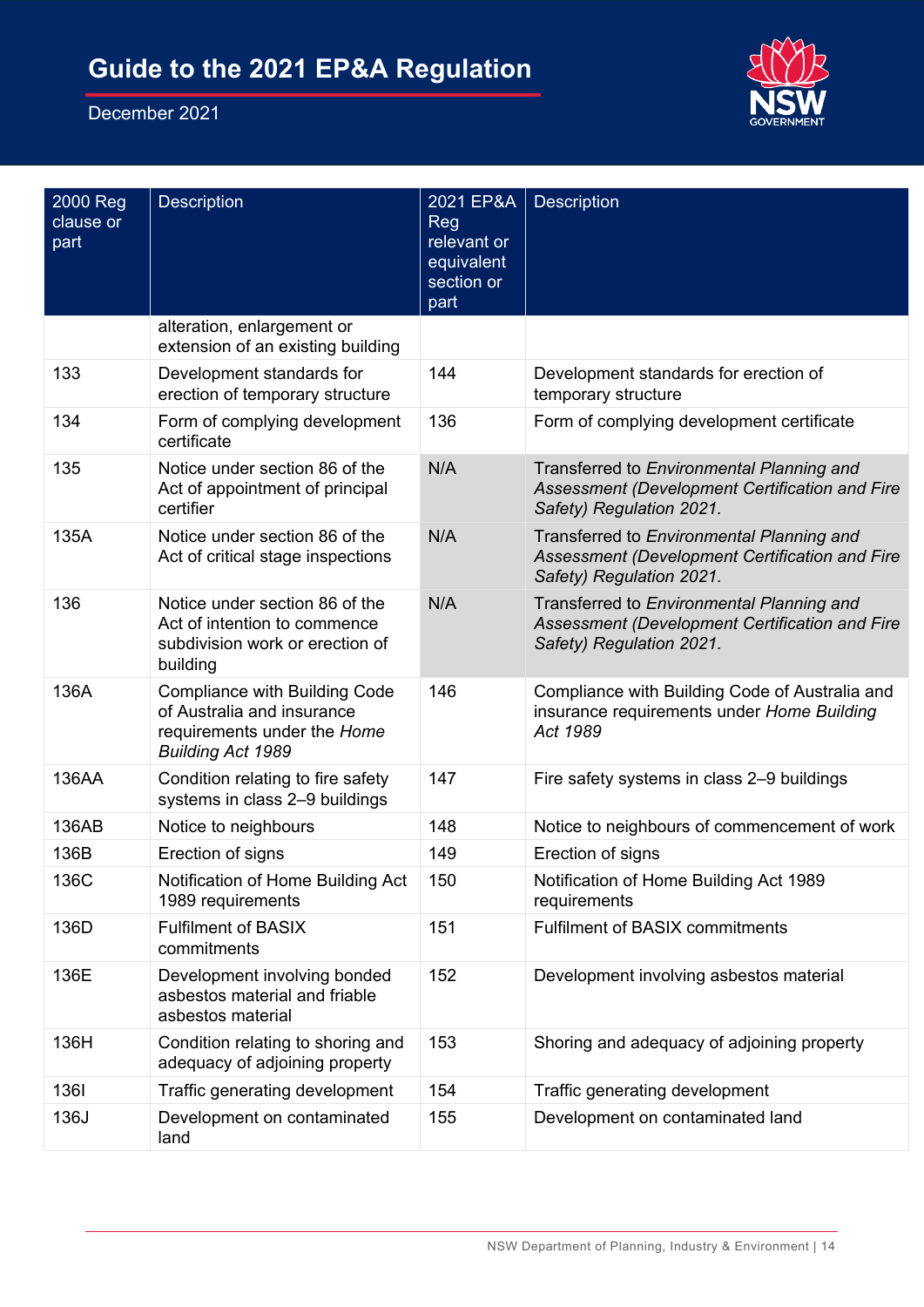

| 2000 Reg<br>clause or<br>part | <b>Description</b>                                                                              | 2021 EP&A<br><b>Reg</b><br>relevant or<br>equivalent<br>section or<br>part | <b>Description</b>                                                                                                                           |
|-------------------------------|-------------------------------------------------------------------------------------------------|----------------------------------------------------------------------------|----------------------------------------------------------------------------------------------------------------------------------------------|
| 136K                          | When complying development<br>certificates must be subject to<br>section 4.28(9) condition      | 156                                                                        | Development contributions                                                                                                                    |
| 136L                          | Contributions and levies payable<br>under section 4.28(9) must be<br>paid before work commences | 156                                                                        | Development contributions                                                                                                                    |
| 136M                          | Condition relating to payment of<br>security                                                    | 157                                                                        | Payment of security                                                                                                                          |
| 136N                          | Principal certifier to be satisfied<br>that preconditions met before<br>commencement of work    | 158                                                                        | Principal certifier to be satisfied that<br>preconditions met before commencement of<br>work                                                 |
| 137                           | Validity of complying<br>development certificates                                               | 161                                                                        | Validity of complying development certificates-<br>the Act, s 4.59                                                                           |
| 138-190B                      | Compliance certificate                                                                          | N/A                                                                        | Transferred to Environmental Planning and<br>Assessment (Development Certification and Fire<br>Safety) Regulation 2021.                      |
| Part 10                       | State significant infrastructure                                                                | Part 8,<br><b>Division 4</b>                                               | <b>Environmental impact assessment and</b><br>approval of State significant development                                                      |
| 191                           | Interpretation                                                                                  | 168                                                                        | <b>Definitions</b>                                                                                                                           |
| 192                           | Applications for approval                                                                       | 179                                                                        | Applications for approval                                                                                                                    |
| 193                           | Owner's consent or notification                                                                 | 181                                                                        | Owner's consent for applications for approval<br>and modification requests                                                                   |
| 193A                          | EIS for infrastructure on land<br>within 200km of Siding Spring<br>Observatory.                 | 184                                                                        | Environmental impact statement for<br>infrastructure on land near Siding Spring<br>Observatory---the Act, s 5.29(e)                          |
| 195                           | <b>Planning Secretary's</b><br>environmental assessment report                                  | 185                                                                        | Planning Secretary's environmental assessment<br>report                                                                                      |
| 196                           | Publicly available documents                                                                    | 186                                                                        | State significant infrastructure documents to be<br>publicly available                                                                       |
| 197                           | Surrender of approvals or<br>existing use rights                                                | 187                                                                        | Surrender of approvals or existing use rights-<br>the Act, $s 5.28(4)$                                                                       |
| 198                           | Erection and occupation of<br>buildings and subdivision of land                                 | 188                                                                        | Application of the Act, Part 6 to State significant<br>infrastructure—the Act, s 6.33(2)                                                     |
| Part 12                       | <b>Accreditation of building</b><br>products and systems                                        | N/A                                                                        | <b>Transferred to Environmental Planning and</b><br><b>Assessment (Development Certification and</b><br><b>Fire Safety) Regulation 2021.</b> |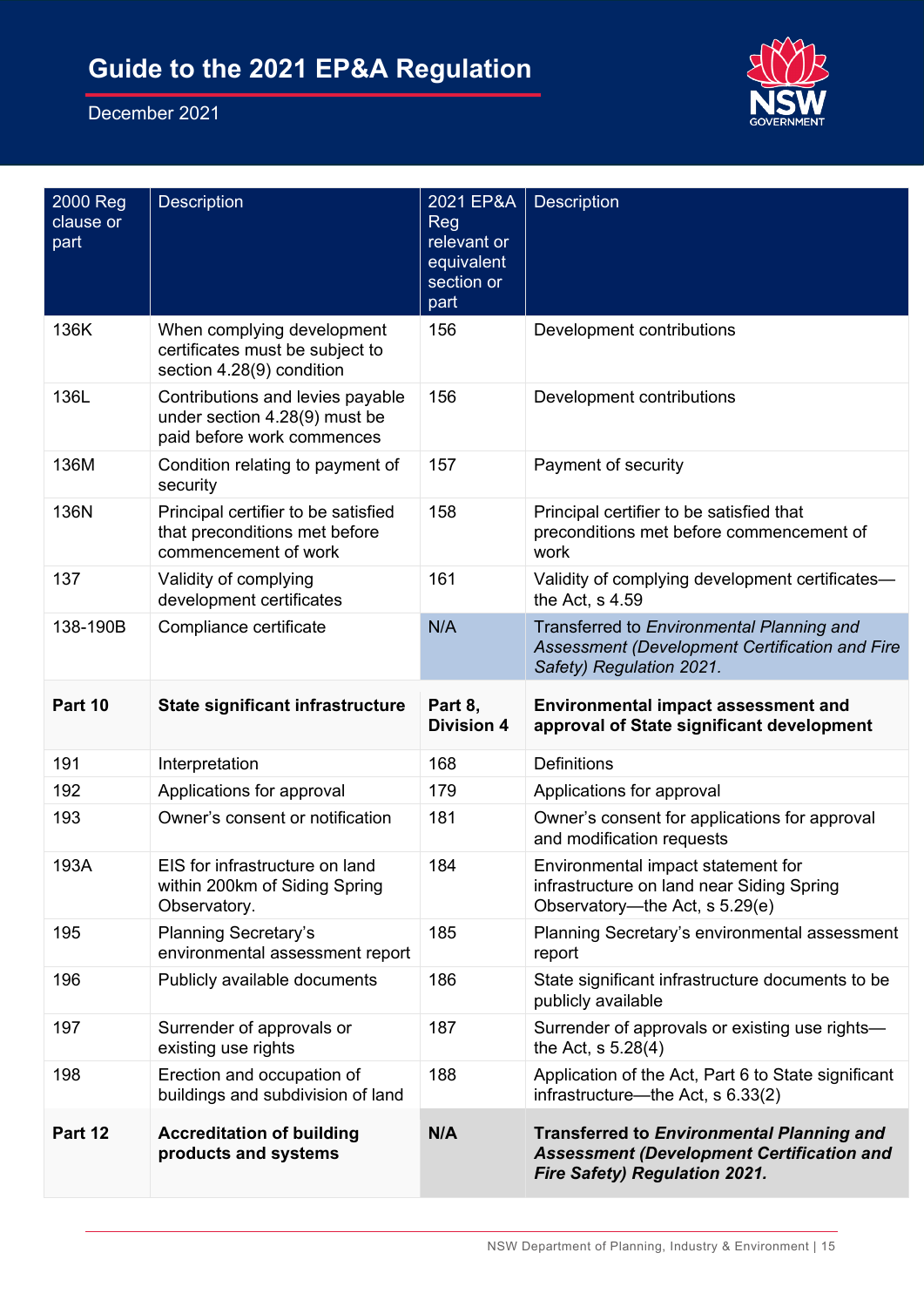

| 2000 Reg<br>clause or<br>part | <b>Description</b>                                                                                     | 2021 EP&A<br>Reg<br>relevant or<br>equivalent<br>section or<br>part | <b>Description</b>                                                                                                                                 |
|-------------------------------|--------------------------------------------------------------------------------------------------------|---------------------------------------------------------------------|----------------------------------------------------------------------------------------------------------------------------------------------------|
| 224                           | Building products and systems<br>certified under CodeMark<br>scheme                                    | N/A                                                                 | Transferred to Environmental Planning and<br>Assessment (Development Certification and Fire<br>Safety) Regulation 2021.                            |
| 225                           | Savings provisions                                                                                     | N/A                                                                 | Transferred to Environmental Planning and<br>Assessment (Development Certification and Fire<br>Safety) Regulation 2021.                            |
| Part 13                       | <b>Development by the Crown</b>                                                                        | 261                                                                 | <b>Crown development</b>                                                                                                                           |
| 226(1)                        | Prescribed persons: section 4.32                                                                       | 294                                                                 | Crown development—the Act, s 4.32(2)(a)                                                                                                            |
| $226(2)$ and<br>(3)           | Prescribed persons: section 4.32                                                                       | N/A                                                                 | Transferred to Environmental Planning and<br>Assessment (Development Certification and Fire<br>Safety) Regulation 2021.                            |
| 227                           | Technical provisions of the<br>State's building laws                                                   | N/A                                                                 | N/A                                                                                                                                                |
| Part 13A                      | <b>Supplementary provisions for</b><br>development requiring<br>consent                                | N/A                                                                 | Intended to be moved to certification<br>regulation.                                                                                               |
| 227A                          | Signs on development sites                                                                             | N/A                                                                 | Transferred to Environmental Planning and<br>Assessment (Development Certification and Fire<br>Safety) Regulation 2021.                            |
| Part 14                       | <b>Environmental assessment</b><br>under Part 5 of the Act                                             | Part 8                                                              | Infrastructure and environmental impact<br>assessment                                                                                              |
| 227AA                         | Demolition of temporary structure<br>not "activity"                                                    | 169                                                                 | Development that is not an activity                                                                                                                |
| 228                           | What factors must be taken into<br>account concerning the impact of<br>an activity on the environment? | 170<br>171                                                          | Planning Secretary guidelines about review<br>of environmental factors—the Act, s 5.10(a)<br>Review of environmental factors-the Act, s<br>5.10(a) |
| 233                           | Publication of environmental<br>impact statements                                                      | 194                                                                 | Publication of environmental impact<br>statements-the Act, s 5.8                                                                                   |
| 243                           | Report to be prepared for<br>activities to which an<br>environmental impact statement<br>relates       | 196                                                                 | Reports about activities under the Act, Division<br>5.1                                                                                            |
| 244A                          | <b>Definitions</b>                                                                                     | N/A                                                                 | N/A                                                                                                                                                |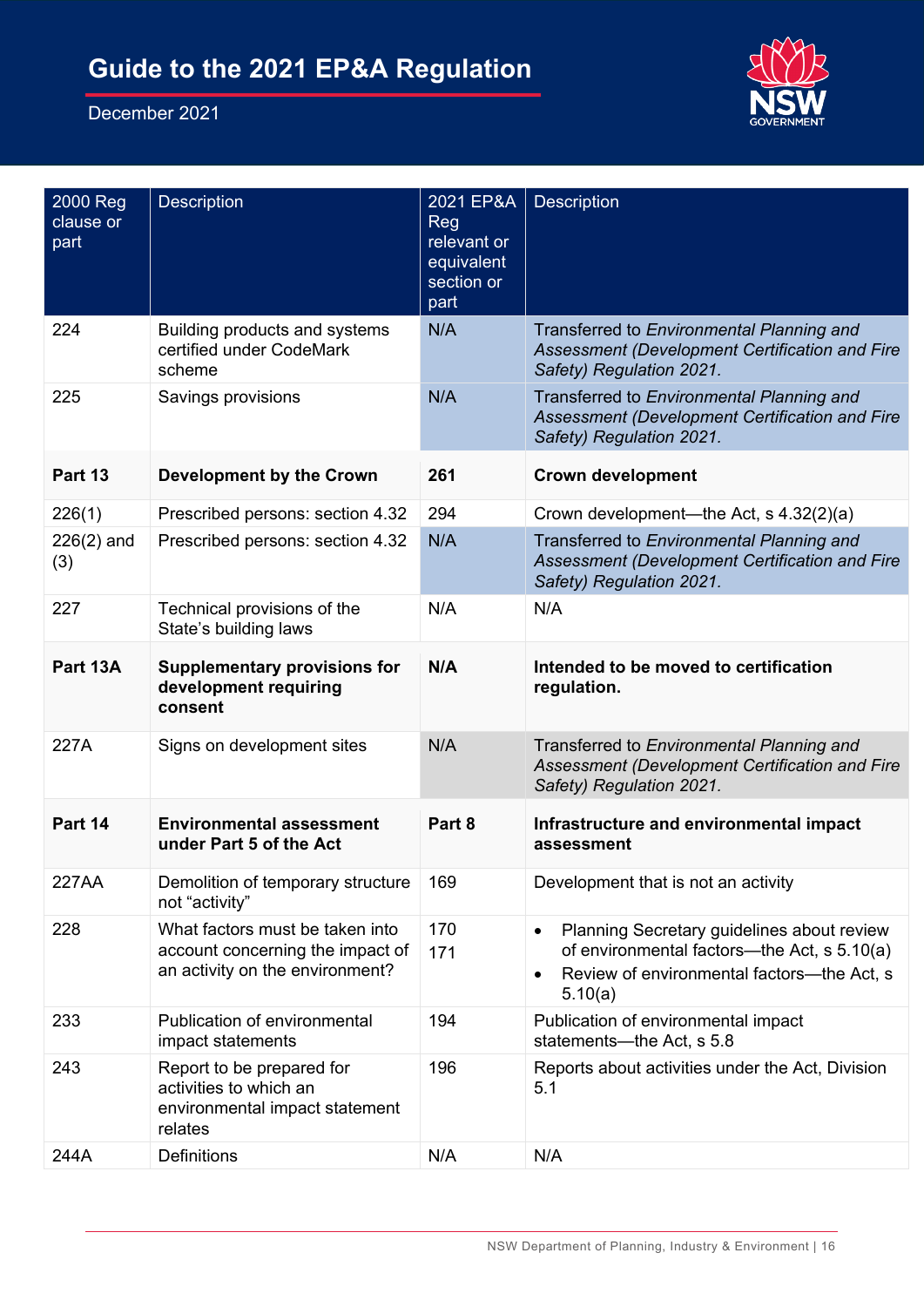

| 2000 Reg<br>clause or<br>part | Description                                                                                                                                      | 2021 EP&A<br><b>Reg</b><br>relevant or<br>equivalent<br>section or<br>part | <b>Description</b>                                                                             |
|-------------------------------|--------------------------------------------------------------------------------------------------------------------------------------------------|----------------------------------------------------------------------------|------------------------------------------------------------------------------------------------|
| 244B                          | Fishing activities and shark<br>meshing                                                                                                          | N/A                                                                        | N/A                                                                                            |
| 244D                          | <b>Definitions</b>                                                                                                                               | 197<br>198                                                                 | <b>Definitions</b><br><b>Approved Codes</b>                                                    |
| 244E                          | Code required for rail<br>infrastructure facilities must be<br>complied with by ARTC                                                             | 198                                                                        | <b>Approved Codes</b>                                                                          |
| 244F                          | <b>Approved Code</b>                                                                                                                             | 198<br>199<br>200                                                          | <b>Approved Codes</b><br>Additional requirements for ARTC Code<br><b>Approval of ARTC Code</b> |
| 2441                          | Existing environmental impact<br>statements and assessments                                                                                      | N/A                                                                        | N/A                                                                                            |
| 244J                          | <b>Definitions</b>                                                                                                                               | 197<br>198                                                                 | <b>Definitions</b><br><b>Approved Codes</b>                                                    |
| 244K                          | <b>Approved Code</b>                                                                                                                             | 198                                                                        | <b>Approved Codes</b>                                                                          |
| 244L                          | Procedure for approval of Code                                                                                                                   | 201                                                                        | Approval of other Codes                                                                        |
| 244M                          | <b>Definitions</b>                                                                                                                               | 197<br>198                                                                 | <b>Definitions</b><br><b>Approved Codes</b>                                                    |
| 244N                          | Approved Code must be<br>complied with                                                                                                           | 201                                                                        | Approval of other Codes                                                                        |
| 244O                          | Procedure for approval of Code                                                                                                                   | 201                                                                        | Approval of other Codes                                                                        |
| 244P                          | Offences against specified<br>approved Code                                                                                                      | N/A                                                                        | N/A                                                                                            |
| Part 15                       | <b>Fees and charges</b>                                                                                                                          | Part 13<br>and Sch 4                                                       | <b>Fees</b>                                                                                    |
| 245A                          | <b>Definitions</b>                                                                                                                               | N/A                                                                        | N/A                                                                                            |
| 245B                          | Determination of fees payable for<br>Part 3A application                                                                                         | N/A                                                                        | N/A                                                                                            |
| 245C                          | Payment of fees for Part 3A<br>applications                                                                                                      | N/A                                                                        | N/A                                                                                            |
| 245D                          | Maximum fee for application<br>involving erection of building,<br>carrying out of work or demolition<br>(other than for marinas or<br>extractive | N/A                                                                        | N/A                                                                                            |
| 245E                          | Maximum fee-marinas                                                                                                                              | N/A                                                                        | N/A                                                                                            |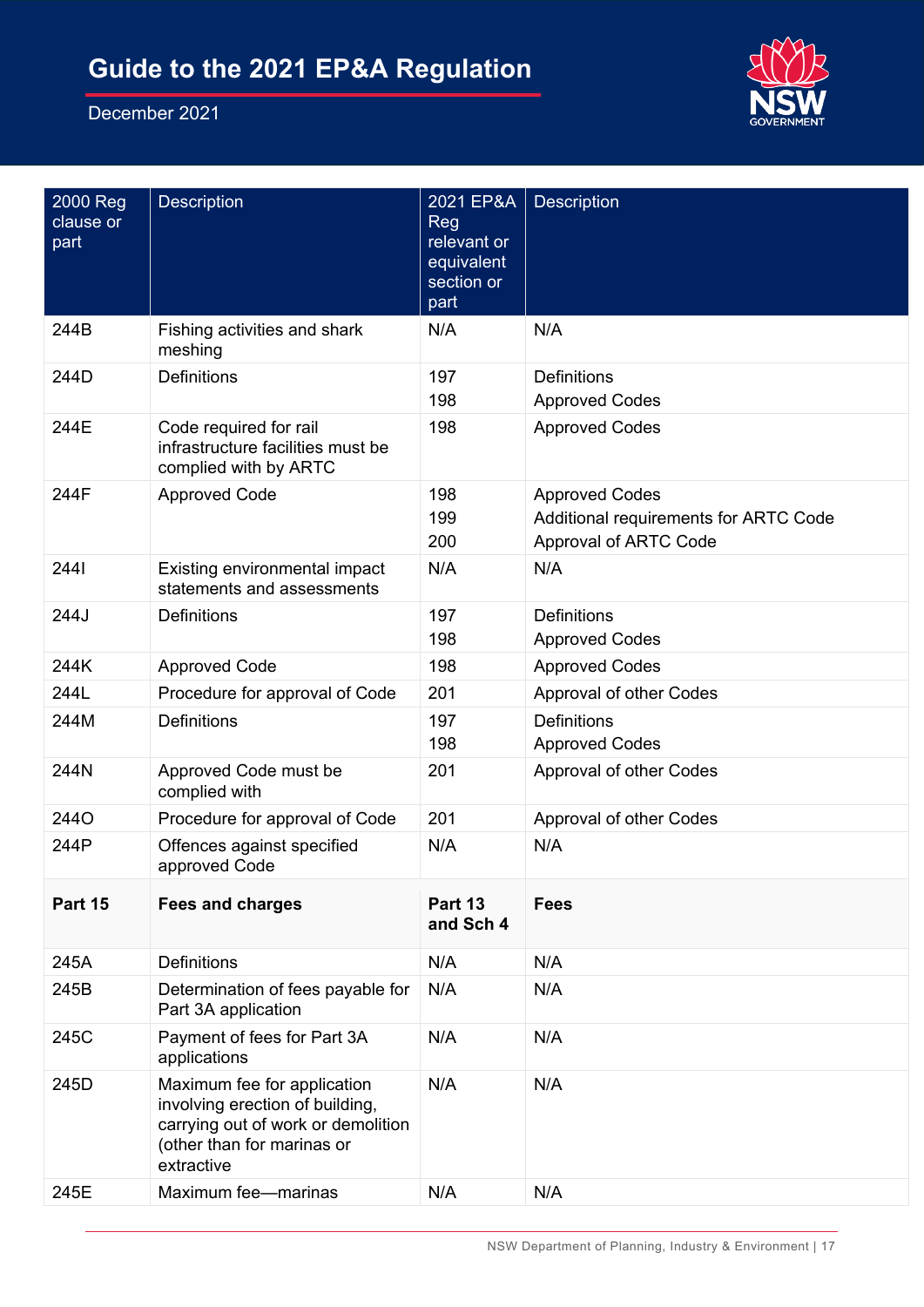

| 2000 Reg<br>clause or<br>part | <b>Description</b>                                                                      | 2021 EP&A<br>Reg<br>relevant or<br>equivalent<br>section or<br>part | <b>Description</b>                                                                                                                                                                                                                                                          |
|-------------------------------|-----------------------------------------------------------------------------------------|---------------------------------------------------------------------|-----------------------------------------------------------------------------------------------------------------------------------------------------------------------------------------------------------------------------------------------------------------------------|
| 245F                          | Maximum fee-extractive<br>industries                                                    | N/A                                                                 | N/A                                                                                                                                                                                                                                                                         |
| 245G                          | Maximum fee-subdivision of<br>land                                                      | N/A                                                                 | N/A                                                                                                                                                                                                                                                                         |
| 245H                          | Additional fee for critical<br>infrastructure projects                                  | N/A                                                                 | N/A                                                                                                                                                                                                                                                                         |
| <b>2451</b>                   | Additional application fee for<br>making environmental<br>assessment publicly available | N/A                                                                 | N/A                                                                                                                                                                                                                                                                         |
| 245J                          | Additional application fee for<br>planning reform                                       | N/A                                                                 | N/A                                                                                                                                                                                                                                                                         |
| 245K                          | Fee for request for modification<br>of Minister's approval                              | N/A                                                                 | N/A                                                                                                                                                                                                                                                                         |
| 245L                          | Fee for review by Independent<br><b>Planning Commission</b>                             | N/A                                                                 | N/A                                                                                                                                                                                                                                                                         |
| 245M                          | Fee for investigation of potential<br>State significant site                            | N/A                                                                 | N/A                                                                                                                                                                                                                                                                         |
| 245N                          | Meaning of "estimated cost" for<br>determining fee under this<br><b>Division</b>        | N/A                                                                 | N/A                                                                                                                                                                                                                                                                         |
| 246                           | Definition                                                                              | N/A                                                                 | N/A                                                                                                                                                                                                                                                                         |
| 246A                          | What is the maximum fee?                                                                | 250                                                                 | Services covered by fees for development<br>applications                                                                                                                                                                                                                    |
| 246B                          | Fee for development application                                                         | Sch 4, Part<br>2, item 2.1                                          | Development application for development, other<br>than a development application referred to in<br>item 2.2 or 2.3, involving the erection of a<br>building, the carrying out of a work or the<br>demolition of a work or building with an<br>estimated cost of development |
| 247                           | Fee for dwelling-house-<br>construction cost under \$100,000                            | Sch 4, Part<br>2, item 2.3                                          | Development application for development<br>involving the erection of a dwelling house with<br>an estimated cost of \$100,000 or less                                                                                                                                        |
| 248                           | Additional fee-residential<br>apartment development                                     | Sch 4, Part<br>3, item 3.4<br>and Part 4,<br>item 4.8               | Additional fee for development application<br>$\bullet$<br>that is referred to design review panel for<br>advice Additional fee for modification<br>application that is referred to design review<br>panel for advice                                                       |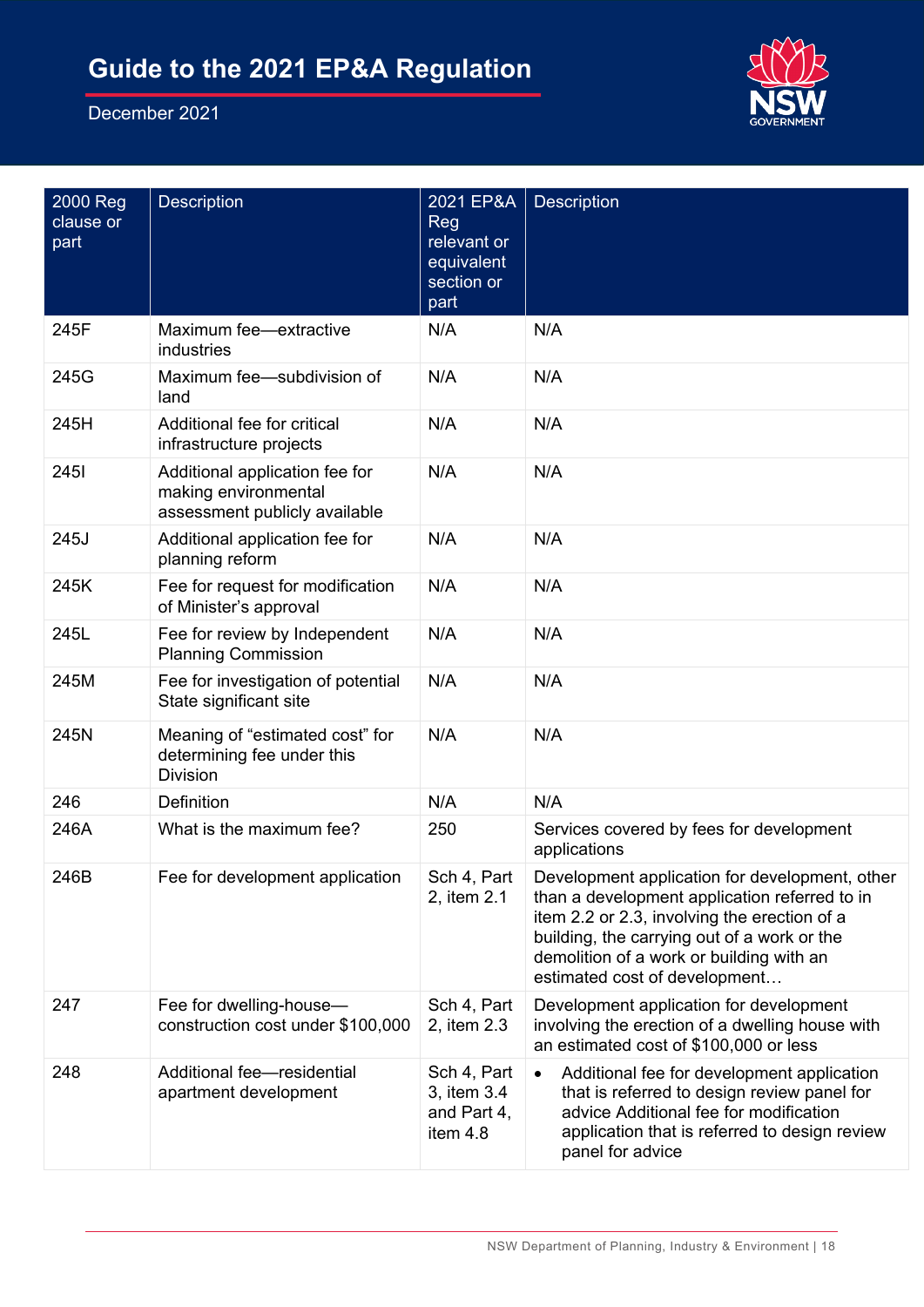

| 2000 Reg<br>clause or<br>part | <b>Description</b>                                                                                                                                            | 2021 EP&A<br><b>Reg</b><br>relevant or<br>equivalent<br>section or<br>part | <b>Description</b>                                                                                                                                                                                                                                                                                                                                   |
|-------------------------------|---------------------------------------------------------------------------------------------------------------------------------------------------------------|----------------------------------------------------------------------------|------------------------------------------------------------------------------------------------------------------------------------------------------------------------------------------------------------------------------------------------------------------------------------------------------------------------------------------------------|
|                               |                                                                                                                                                               |                                                                            | Additional fee for modification application<br>$\bullet$<br>that is referred to design review panel for<br>advice                                                                                                                                                                                                                                    |
| 249                           | Maximum fee-subdivision of<br>land                                                                                                                            | Sch 4, Part<br>2, items<br>2.4, 2.5,<br>and $2.6$                          | Development application involving<br>$\bullet$<br>subdivision, other than strata subdivision,<br>involving the opening of a public road<br>Development application involving<br>$\bullet$<br>subdivision, other than strata subdivision,<br>not involving the opening of a public road<br>Development application involving strata<br>subdivision    |
| 250                           | Development not involving the<br>erection of a building, the<br>carrying out of a work, the<br>subdivision of land or the<br>demolition of a building or work | Sch 4, Part<br>2, item 2.7                                                 | Development application for development not<br>involving the erection of a building, the carrying<br>out of a work, the subdivision of land or the<br>demolition of a work or building                                                                                                                                                               |
| 251                           | Additional fee-designated<br>development                                                                                                                      | Sch 4, Part<br>3, item 3.3                                                 | Additional fee for development application for<br>designated development                                                                                                                                                                                                                                                                             |
| 252                           | Additional fees-development<br>requiring advertising                                                                                                          | Sch 4, Part<br>3, items<br>3.5, 3.6,<br>$3.7$ , and<br>3.8                 | Giving of notice for designated development<br>Giving of notice for nominated integrated<br>development, threatened species<br>development or Class 1 aquaculture<br>development<br>Giving of notice for prohibited development<br>Giving of notice for other development for<br>which a community participation plan<br>requires notice to be given |
| 252A                          | Additional fees-development<br>requiring concurrence                                                                                                          | Sch 4, Part<br>3, item 3.2                                                 | Additional fee for development application for<br>development requiring concurrence, other than<br>if concurrence is assumed under this<br>Regulation, section 55                                                                                                                                                                                    |
| 253                           | Additional fees-integrated<br>development                                                                                                                     | Sch 4, Part<br>3, item 3.1                                                 | Additional fee for development application for<br>integrated development                                                                                                                                                                                                                                                                             |
| 254                           | What if two or more fees are<br>applicable to a single<br>development application?                                                                            | 256                                                                        | Determination of fees for development<br>applications                                                                                                                                                                                                                                                                                                |
| 255                           | How is a fee based on estimated<br>cost determined?                                                                                                           | 251                                                                        | Estimated cost of development                                                                                                                                                                                                                                                                                                                        |
| 256                           | Determination of fees for<br>development applications                                                                                                         | 256                                                                        | Determination of fees for development<br>applications                                                                                                                                                                                                                                                                                                |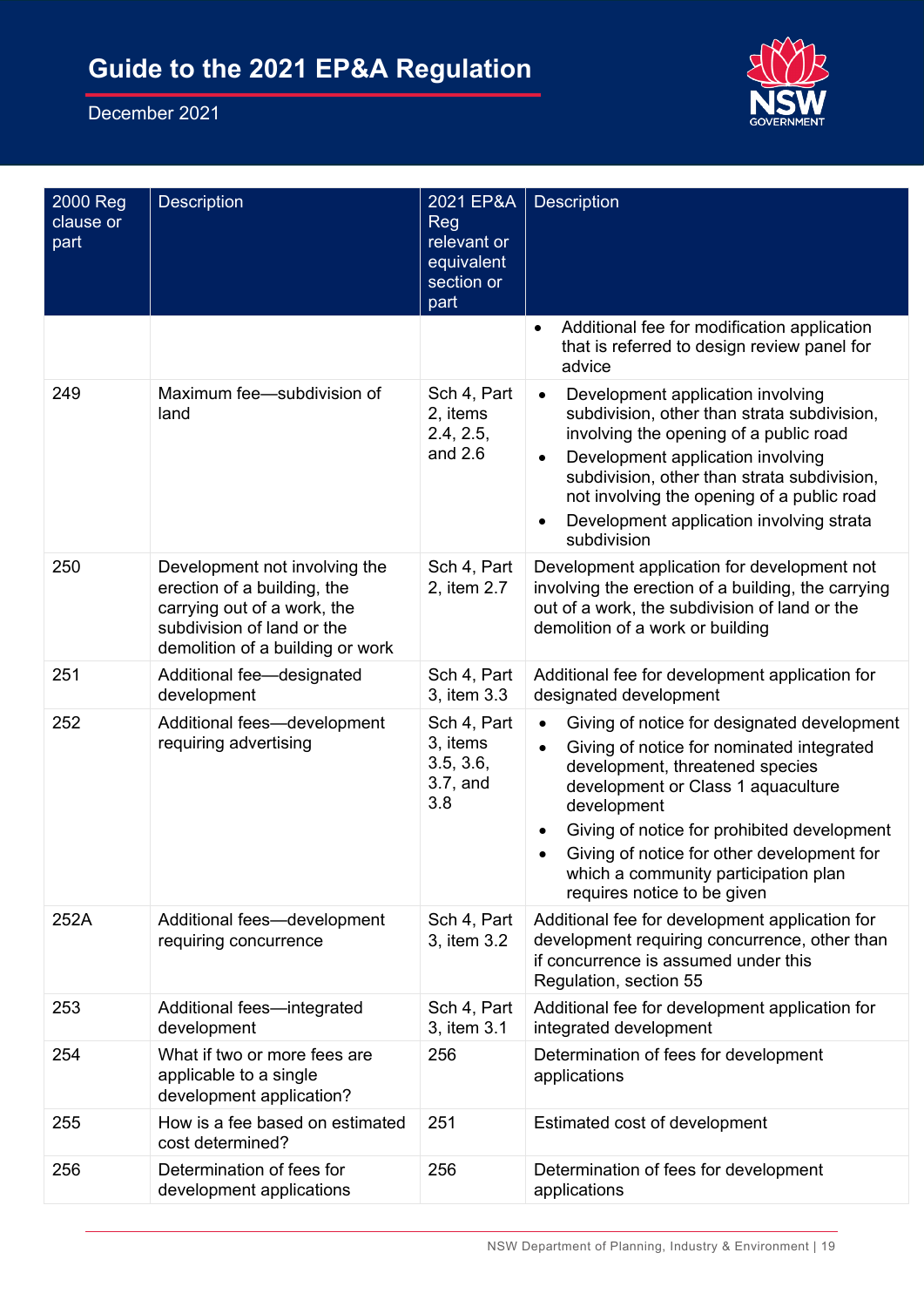

| 2000 Reg<br>clause or<br>part | <b>Description</b>                                                                                                                | 2021 EP&A<br><b>Reg</b><br>relevant or<br>equivalent<br>section or<br>part | Description                                                                                                                                                                                                                                                             |
|-------------------------------|-----------------------------------------------------------------------------------------------------------------------------------|----------------------------------------------------------------------------|-------------------------------------------------------------------------------------------------------------------------------------------------------------------------------------------------------------------------------------------------------------------------|
| 256A                          | Proportion of development<br>application fees to be remitted to<br><b>Planning Secretary and</b><br><b>Registration Secretary</b> | 266                                                                        | Planning reform contributions from development<br>application fees                                                                                                                                                                                                      |
| 256B                          | Concept development<br>applications                                                                                               | 258                                                                        | Concept development applications other than<br>State significant development                                                                                                                                                                                            |
| 256BA                         | Fees not to be charged for<br>council compliance and<br>enforcement functions-the Act,<br>s $4.64(1)(f)$                          | 259                                                                        | Fees not to be charged for council compliance<br>and enforcement functions—the Act, s 4.64(1)(f)                                                                                                                                                                        |
| 256C                          | Definitions                                                                                                                       | 249                                                                        | <b>Definitions</b>                                                                                                                                                                                                                                                      |
| 256D                          | Determination of fees payable for<br>application                                                                                  | 256                                                                        | Determination of fees for applications                                                                                                                                                                                                                                  |
| 256E                          | Determination of fees                                                                                                             | 256                                                                        | Determination of fees for applications                                                                                                                                                                                                                                  |
| 256F                          | Maximum fee-buildings, works<br>or demolition (other than marinas<br>or extractive industries)                                    | Sch 4, Part<br>5, item 5.1                                                 | Application involving the erection of a building,<br>the carrying out of a work or the demolition of a<br>work or building, other than in relation to a<br>marina or extractive industry referred to in item<br>5.2 or 5.3, with an estimated cost of<br>development of |
| 256G                          | Maximum fee-marinas                                                                                                               | Sch 4, Part<br>5, item 5.2                                                 | Application involving the erection of a building or<br>the carrying out of a work for the purposes of a<br>marina                                                                                                                                                       |
| 256H                          | Maximum fee-extractive<br>industries                                                                                              | Sch 4, Part<br>5, item 5.3                                                 | Application involving an extractive industry,<br>other than mining                                                                                                                                                                                                      |
| 2561                          | Maximum fee-subdivision of<br>land                                                                                                | Sch 4, Part<br>5, items<br>5.4, 5.5,<br>5.6                                | Application involving minor subdivision<br>Application involving strata subdivision<br>Application involving other subdivision                                                                                                                                          |
| 256J                          | Additional fee for critical State<br>significant infrastructure                                                                   | Sch 4, Part<br>6, item 6.2                                                 | Additional fee for application for approval of<br>critical State significant infrastructure                                                                                                                                                                             |
| 256K                          | Additional fee for making<br>environmental impact statement<br>publicly available                                                 | 265<br>Sch 4, Part<br>6, item 6.3                                          | Making environmental impact statements<br>publicly available<br>Making an environmental impact statement<br>publicly available in relation to an application                                                                                                            |
| 256KA                         | Additional fee for assessing<br>concept component of staged<br>application                                                        | 261                                                                        | Assessment fee for concept component of<br>staged applications for State significant<br>development and State significant infrastructure                                                                                                                                |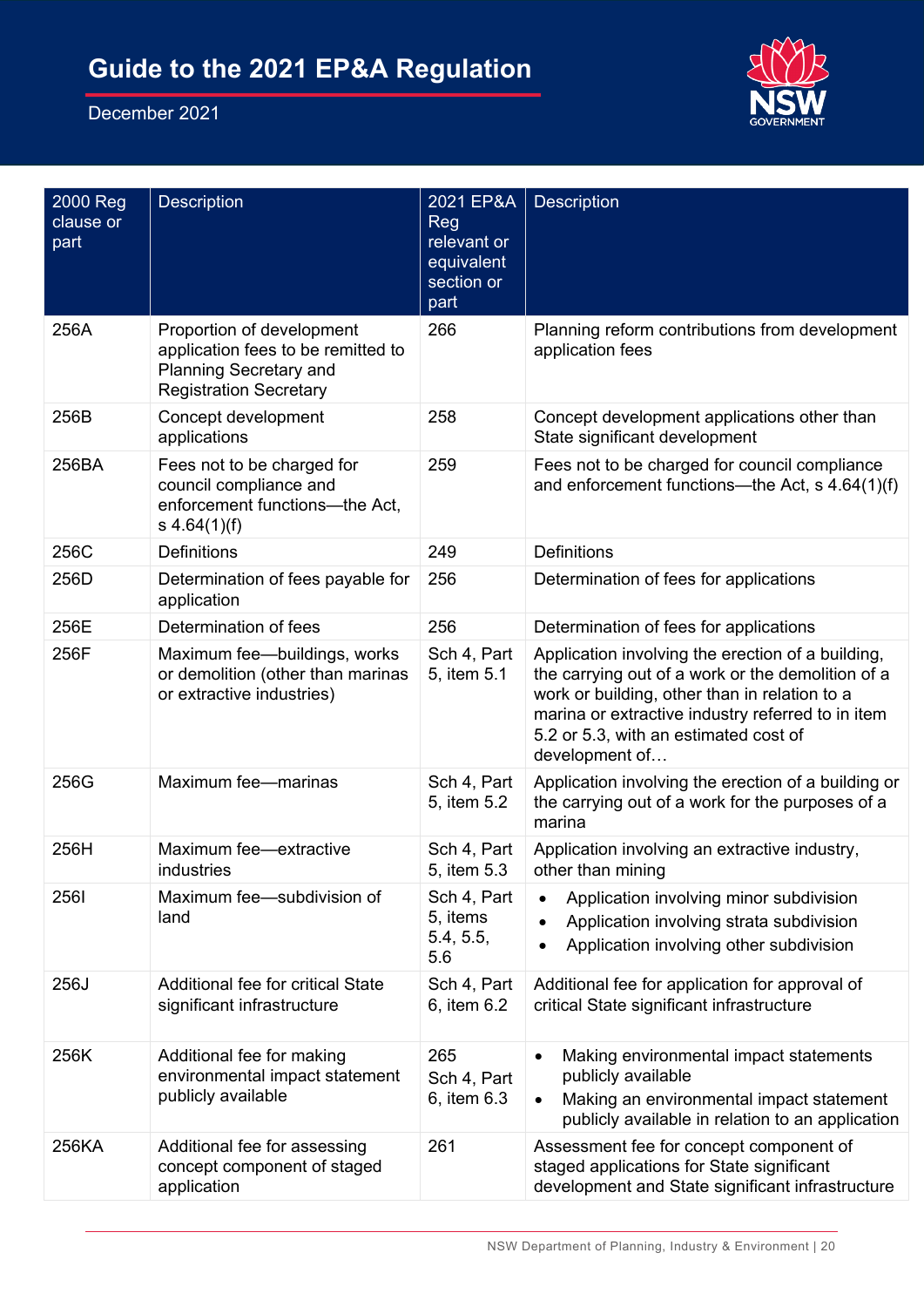

| 2000 Reg<br>clause or<br>part | <b>Description</b>                                                               | 2021 EP&A<br>Reg<br>relevant or<br>equivalent<br>section or<br>part | Description                                                                                                                                                                                                                                                                                                                                                                                                                                                                                                        |
|-------------------------------|----------------------------------------------------------------------------------|---------------------------------------------------------------------|--------------------------------------------------------------------------------------------------------------------------------------------------------------------------------------------------------------------------------------------------------------------------------------------------------------------------------------------------------------------------------------------------------------------------------------------------------------------------------------------------------------------|
| 256L                          | Additional fee for planning reform                                               | 249<br>267                                                          | <b>Definitions</b><br>$\bullet$<br>Planning reform contributions from<br>development application fees for State<br>significant development and State<br>significant infrastructure                                                                                                                                                                                                                                                                                                                                 |
| 256M                          | Fees for modifications                                                           | Sch 4, Part<br>6, items<br>6.4, 6.5,<br>6.6 and 5.7                 | Modification application for State significant<br>$\bullet$<br>development<br>Modification request for State significant<br>infrastructure<br>Modification application for State significant<br>development or modification request for<br>State significant infrastructure other than<br>item 6.4 or 6.5<br>Giving of notice of modification application<br>for State significant development or<br>modification request for State significant<br>infrastructure, other than notice on the NSW<br>planning portal |
| 256N                          | Fee for public hearing by<br><b>Independent Planning</b><br>Commission           | 263<br>Sch 4, Part<br>9, item<br>9.10                               | Public hearing by Independent Planning<br>$\bullet$<br>Commission<br>Public hearing by Independent Planning<br>٠<br>Commission under the Act, section 2.9(1)(d)                                                                                                                                                                                                                                                                                                                                                    |
| 256O                          | Fee for planning proposal with<br>application                                    | 264<br>Sch 4, Part<br>6, Item 6.1                                   | Consideration of planning proposal with<br>$\bullet$<br>State significant development application<br>Application for consideration of planning<br>proposal under the Act, section 4.38(5) in<br>relation to a development application for<br>State significant development                                                                                                                                                                                                                                         |
| 256P                          | Meaning of "estimated cost" for<br>determining fee under this<br><b>Division</b> | 251                                                                 | Estimated cost of development                                                                                                                                                                                                                                                                                                                                                                                                                                                                                      |
| 257                           | Fee for request for review of<br>determination                                   | Sch 4, Part<br>7, items<br>7.1, 7.2<br>and 7.3                      | Application for review under the Act, section<br>8.3 that relates to a development application<br>not involving the erection of a building, the<br>carrying out of a work or the demolition of a<br>work or building<br>Application for review under the Act, section<br>$\bullet$<br>8.3 that relates to a development application<br>involving the erection of a dwelling house<br>with an estimated cost of \$100,000 or less                                                                                   |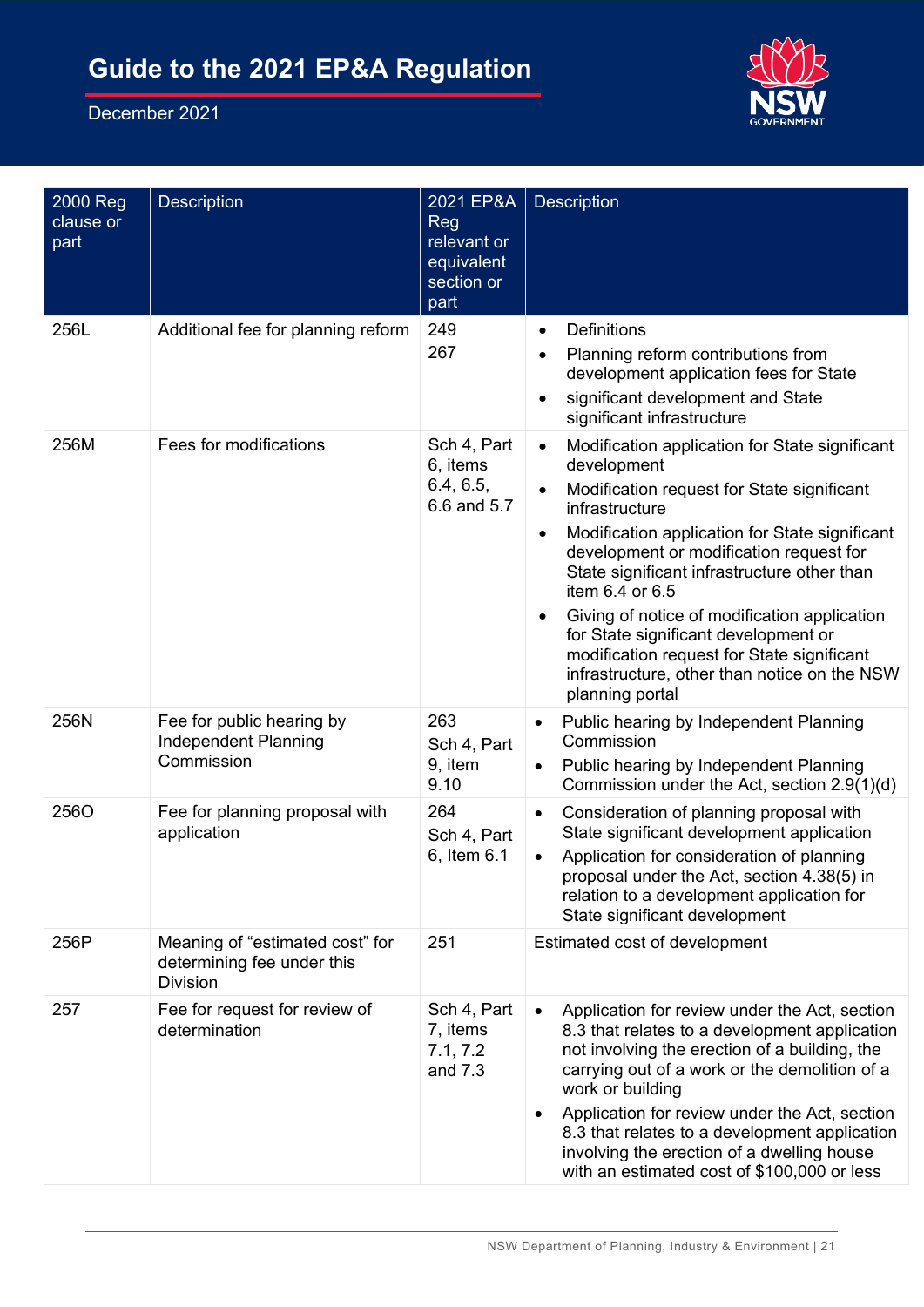

| 2000 Reg<br>clause or<br>part | Description                                                                         | 2021 EP&A<br><b>Reg</b><br>relevant or<br>equivalent<br>section or<br>part | <b>Description</b>                                                                                                                                                                                     |
|-------------------------------|-------------------------------------------------------------------------------------|----------------------------------------------------------------------------|--------------------------------------------------------------------------------------------------------------------------------------------------------------------------------------------------------|
|                               |                                                                                     |                                                                            | Application for review under the Act, section<br>8.3 that relates to a development<br>application, not referred to in item 7.1 and<br>7.2 for development with an estimated cost<br>of                 |
| 257A                          | Fee for review of decision to<br>reject a development application                   | Sch 4, Part<br>7, item 7.4                                                 | Application for review of decision to reject and<br>not determine a development application under<br>the Act, section $8.2(1)(c)$ if the estimated cost of<br>development is                           |
| 258                           | Fee for application for<br>modification of consent for local<br>development         | 254<br>Sch 4, Part<br>4                                                    | Circumstances in which refund of fees<br>required<br>Fees for modification of development<br>consents-other than State significant<br>development                                                      |
| 258A                          | Fee for review of modification<br>application                                       | Sch 4, Part<br>7, item 7.5                                                 | Appeal against determination of modification<br>application under the Act, section 8.9                                                                                                                 |
| 259                           | Fee for planning certificate                                                        | 290<br>Sch 4, Part<br>9, item 9.7                                          | Planning certificates—the Act, s 10.7<br>Application for planning certificate under the Act,<br>section 10.7(1)                                                                                        |
| 260                           | Fee for building certificate                                                        | N/A                                                                        | Transferred to Environmental Planning and<br>Assessment (Development Certification and Fire<br>Safety) Regulation 2021.                                                                                |
| 261                           | Fee for copy of building<br>certificate                                             | N/A                                                                        | Transferred to Environmental Planning and<br>Assessment (Development Certification and Fire<br>Safety) Regulation 2021.                                                                                |
| 262                           | Fee for certified copy of<br>document, map or plan held by<br>Department or council | 268<br>Sch 4, Part<br>9, item 9.9                                          | Other fees-the Act, section 10.8 and Sch<br>3, cl 3(2)<br>Provision of certified copy of a document,<br>$\bullet$<br>map or plan under the Act, section 10.8(2)                                        |
| 262A                          | Fee for site compatibility<br>certificate                                           | 269<br>Sch 4, Part<br>8                                                    | Fees for site compatibility certificates and<br>$\bullet$<br>site verification certificates<br>Fees for site compatibility certificates and<br>$\bullet$<br>site verification certificates under SEPPs |
| 262B                          | Fee for BASIX certificate                                                           | N/A                                                                        | Transferred to Environmental Planning and<br>Assessment (Development Certification and Fire<br>Safety) Regulation 2021.                                                                                |
| 262C                          | Fee for strategic agricultural land<br>site verification certificate                | 269                                                                        | Fees for site compatibility certificates and<br>$\bullet$<br>site verification certificates                                                                                                            |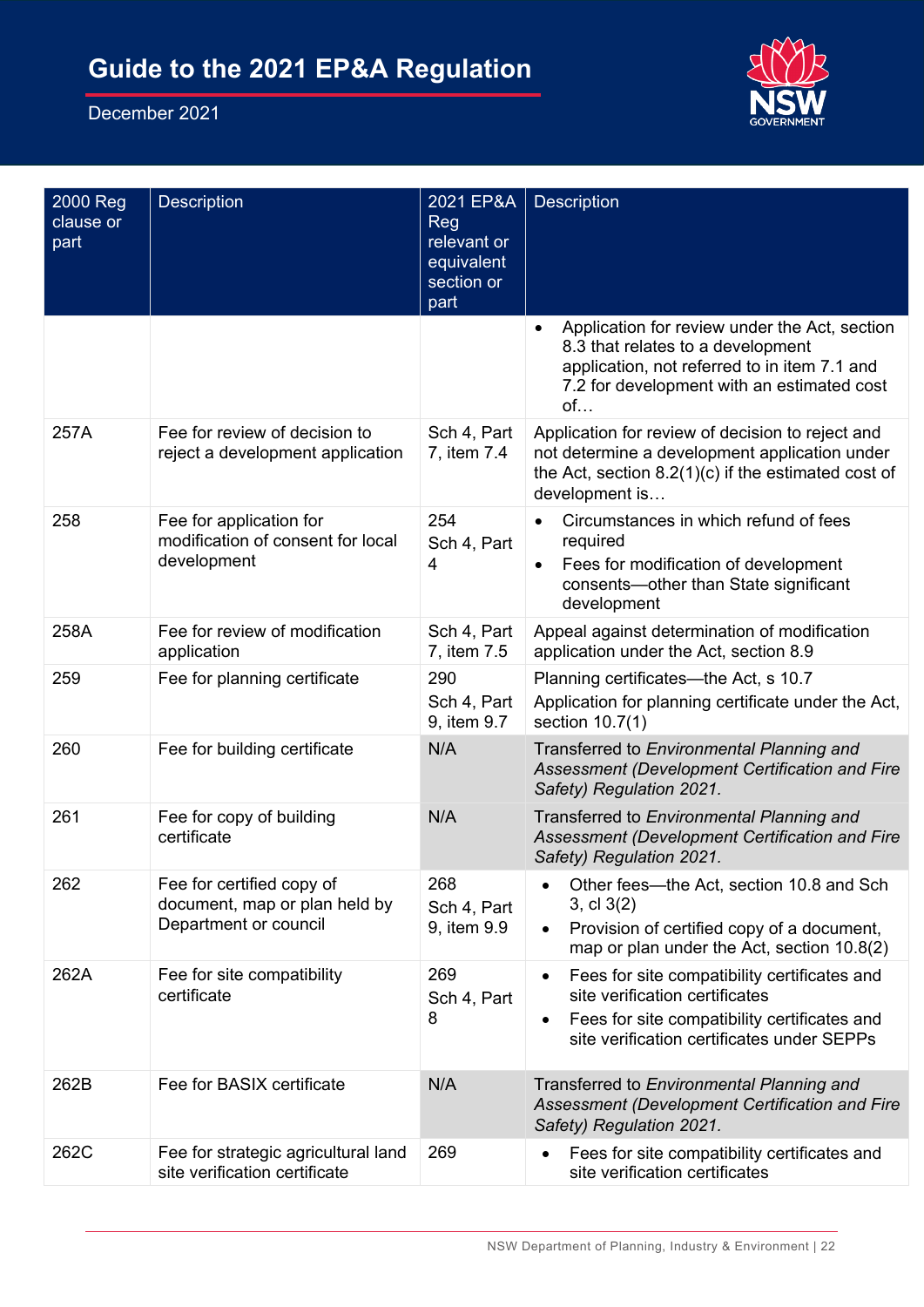

| 2000 Reg<br>clause or<br>part | Description                                                                                         | 2021 EP&A<br>Reg<br>relevant or<br>equivalent<br>section or<br>part                      | <b>Description</b>                                                                                                                                                                                                                                                                                                                                                                                                                                                                                                                                |
|-------------------------------|-----------------------------------------------------------------------------------------------------|------------------------------------------------------------------------------------------|---------------------------------------------------------------------------------------------------------------------------------------------------------------------------------------------------------------------------------------------------------------------------------------------------------------------------------------------------------------------------------------------------------------------------------------------------------------------------------------------------------------------------------------------------|
|                               |                                                                                                     | Sch 4, Part<br>8                                                                         | Fees for site compatibility certificates and<br>$\bullet$<br>site verification certificates under SEPPs                                                                                                                                                                                                                                                                                                                                                                                                                                           |
| 263                           | Other fees                                                                                          | 252<br>260<br>262<br>Sch 4, Part<br>9, item 9.3<br>Sch 4, Part<br>9, items 9.3<br>and 94 | Planning Secretary may determine fees<br>٠<br>Fees for proponents of State significant<br>development<br>Fees for referral to Independent Planning<br>$\bullet$<br>Commission or Sydney district or regional<br>Lodging a complying development<br>certificate on the NSW planning portal<br>Submitting application for construction<br>certificate, subdivision works certificate,<br>occupation certificate, subdivision<br>certificate, building information certificate or<br>complying development certificate on the<br>NSW planning portal |
| 263A                          | Charge by way of re-<br>imbursement for certain local<br>planning panel costs paid by<br>Department | 292                                                                                      | Reimbursement for local planning panel costs<br>paid by Department-the Act, s 7.44                                                                                                                                                                                                                                                                                                                                                                                                                                                                |
| Part 16                       | <b>Registers and other records</b>                                                                  | Part 11                                                                                  | <b>Council Registers and other records-the</b><br>Act, s 4.58                                                                                                                                                                                                                                                                                                                                                                                                                                                                                     |
| 264                           | Council to maintain a register of<br>development applications and<br>consents                       | 240                                                                                      | Council to keep a register of development<br>applications and development consents                                                                                                                                                                                                                                                                                                                                                                                                                                                                |
| 265                           | Council to maintain a register of<br>complying development<br>applications                          | 241                                                                                      | Council to keep a register of complying<br>development certificates                                                                                                                                                                                                                                                                                                                                                                                                                                                                               |
| 266                           | Council to keep certain<br>documents relating to<br>development applications and<br>consents        | 242                                                                                      | Council to keep certain documents relating to<br>development applications and consents                                                                                                                                                                                                                                                                                                                                                                                                                                                            |
| 267                           | Council to keep certain<br>documents relating to complying<br>development certificates              | 243                                                                                      | Council to keep certain documents relating to<br>complying development certificates                                                                                                                                                                                                                                                                                                                                                                                                                                                               |
| 267A                          | Records relating to complaints                                                                      | N/A                                                                                      | Transferred to Environmental Planning and<br>Assessment (Development Certification and Fire<br>Safety) Regulation 2021.                                                                                                                                                                                                                                                                                                                                                                                                                           |
| 268                           | Council to keep certain records<br>available for public inspection                                  | 240<br>241                                                                               | Council to keep a register of development<br>٠<br>applications and development consents                                                                                                                                                                                                                                                                                                                                                                                                                                                           |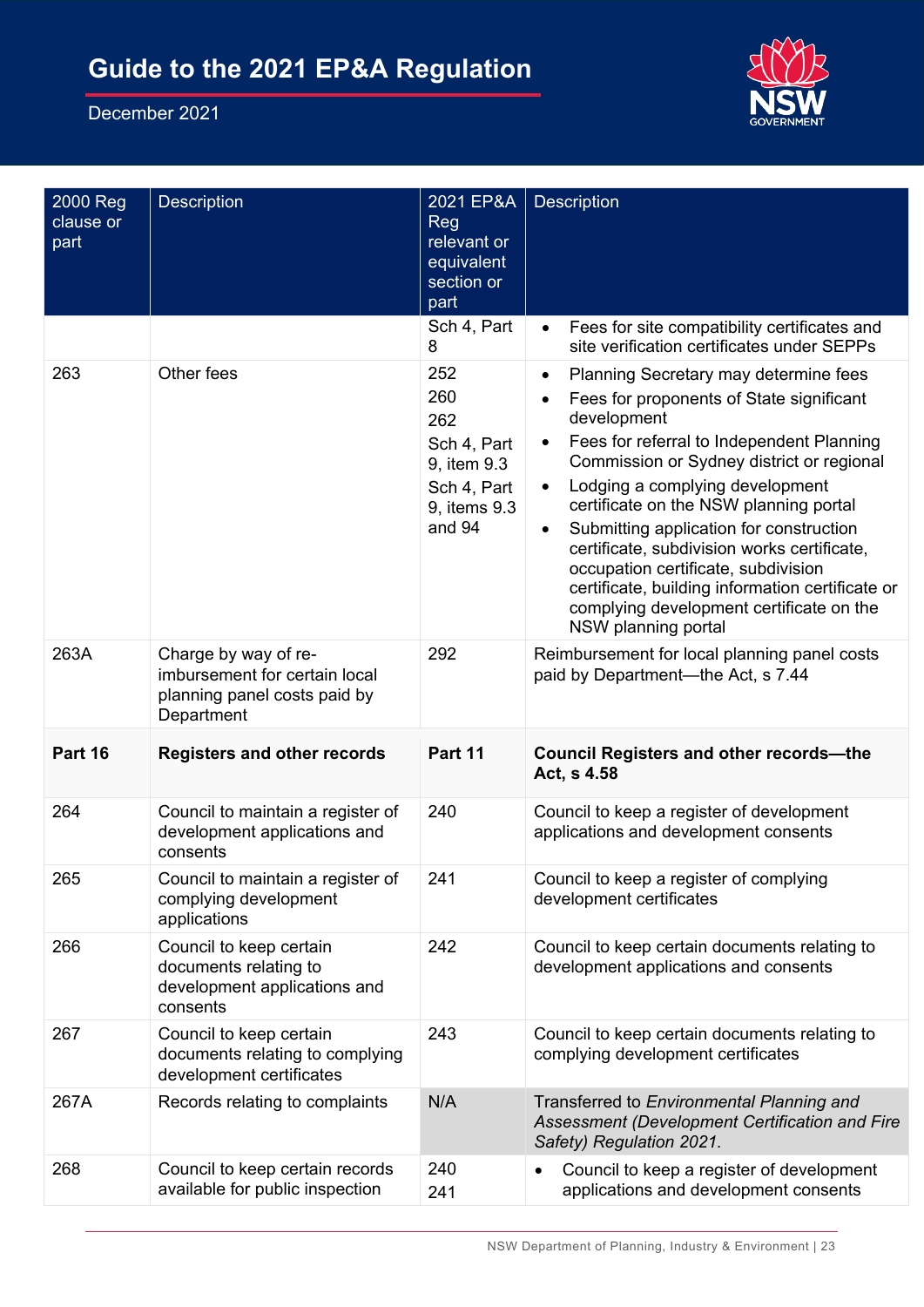

| 2000 Reg<br>clause or<br>part | <b>Description</b>                                                       | 2021 EP&A<br>Reg<br>relevant or<br>equivalent<br>section or<br>part | Description                                                                                                                                                                                                                                                                                 |
|-------------------------------|--------------------------------------------------------------------------|---------------------------------------------------------------------|---------------------------------------------------------------------------------------------------------------------------------------------------------------------------------------------------------------------------------------------------------------------------------------------|
|                               |                                                                          | 242<br>243                                                          | Council to keep a register of complying<br>$\bullet$<br>development certificates<br>Council to keep certain documents relating<br>$\bullet$<br>to development applications and consents<br>Council to keep certain documents relating<br>$\bullet$<br>to complying development certificates |
| 268A                          | Development for temporary<br>structures that are entertainment<br>venues | N/A                                                                 | Transferred to Environmental Planning and<br>Assessment (Development Certification and Fire<br>Safety) Regulation 2021.                                                                                                                                                                     |
| Part 16C                      | <b>Paper subdivisions</b>                                                | Part 10                                                             | Paper subdivisions-the Act, Sch 7                                                                                                                                                                                                                                                           |
| 268Y                          | Interpretation                                                           | 223                                                                 | <b>Definitions</b>                                                                                                                                                                                                                                                                          |
| 268YA                         | <b>Subdivision works</b>                                                 | 223                                                                 | <b>Definitions</b>                                                                                                                                                                                                                                                                          |
| 268Z                          | Additional matters to be included<br>in development plans                | 224                                                                 | Content of development plans                                                                                                                                                                                                                                                                |
| 268ZA                         | Preparation of development<br>plans                                      | 225                                                                 | Preparation of development plans                                                                                                                                                                                                                                                            |
| 268ZB                         | Notice of proposed development<br>plans and consent ballots              | 226                                                                 | Notice of proposed development plans and<br>ballots                                                                                                                                                                                                                                         |
| 268ZC                         | Consent ballot to be held                                                | 227                                                                 | <b>Ballot to be held</b>                                                                                                                                                                                                                                                                    |
| 268ZD                         | Voting roll and ballot papers                                            | 228                                                                 | Voting roll and ballot papers                                                                                                                                                                                                                                                               |
| 268ZE                         | Voting                                                                   | 229                                                                 | Voting                                                                                                                                                                                                                                                                                      |
| 268ZF                         | Safe keeping of ballot papers                                            | 230                                                                 | Safe keeping of ballot papers                                                                                                                                                                                                                                                               |
| 268ZG                         | Counting of votes                                                        | 231                                                                 | Counting of votes                                                                                                                                                                                                                                                                           |
| 268ZH                         | Result of ballot                                                         | 232                                                                 | Result of ballot                                                                                                                                                                                                                                                                            |
| 268ZI                         | <b>Retention of ballots</b>                                              | 230                                                                 | Safe keeping of ballot papers                                                                                                                                                                                                                                                               |
| 268ZJ                         | Adoption of development plans                                            | 233                                                                 | Adoption of development plans                                                                                                                                                                                                                                                               |
| 268ZK                         | Amendment of development<br>plans                                        | 234                                                                 | Amendment of development plans                                                                                                                                                                                                                                                              |
| 268ZL                         | Additional requirements for<br>amendments other than minor<br>amendments | 235                                                                 | Additional requirements for certain amendments                                                                                                                                                                                                                                              |
| 268ZM                         | Contributions by owners                                                  | 236                                                                 | Contributions by owners                                                                                                                                                                                                                                                                     |
| 268ZN                         | Powers of entry                                                          | 237                                                                 | Powers of entry                                                                                                                                                                                                                                                                             |
| 268ZO                         | Notice to council of subdivision<br>action                               | 238                                                                 | Notice to council of subdivision action                                                                                                                                                                                                                                                     |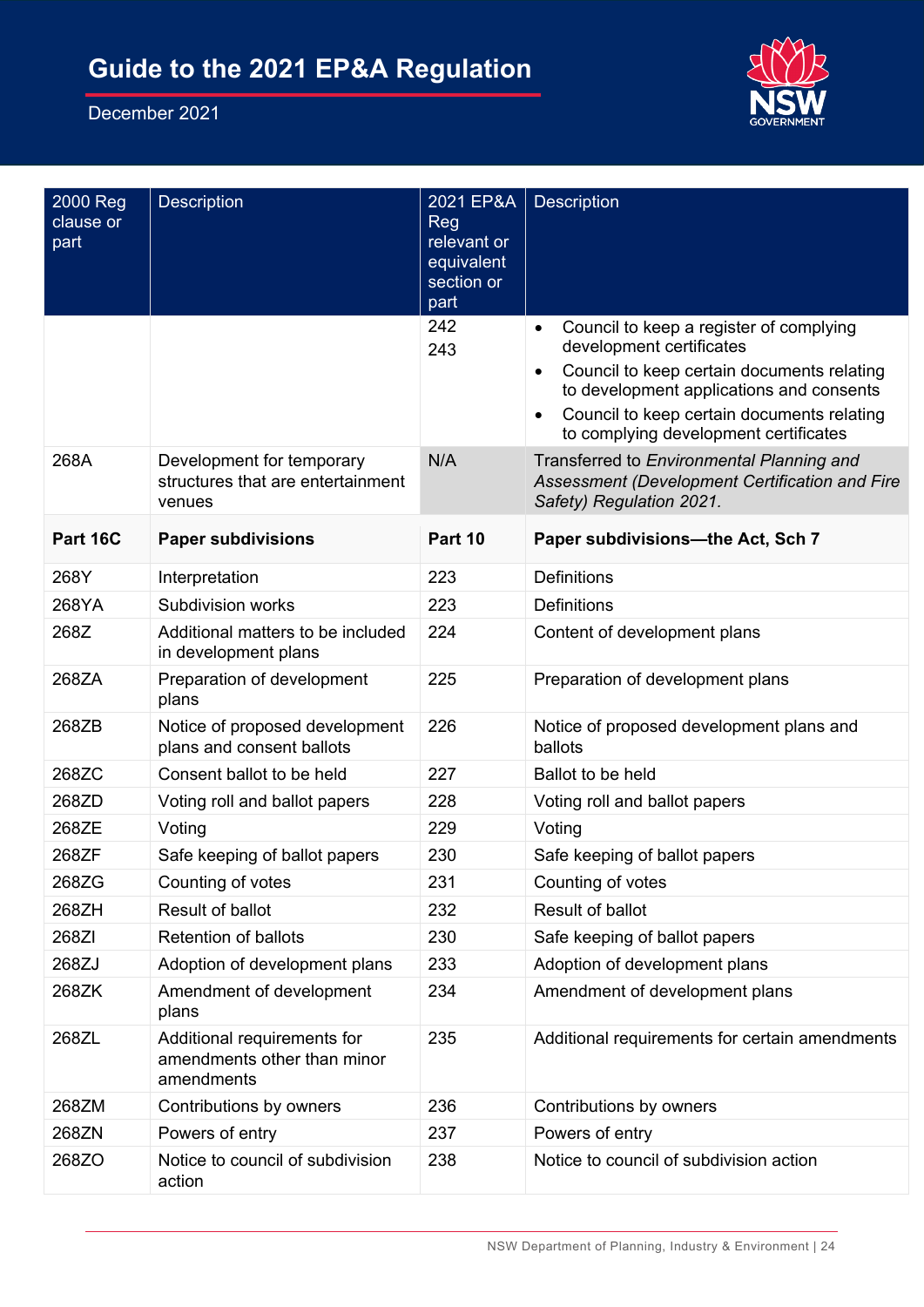

| 2000 Reg<br>clause or<br>part | <b>Description</b>                                                                                                    | 2021 EP&A<br>Reg<br>relevant or<br>equivalent<br>section or<br>part | <b>Description</b>                                                                                                        |
|-------------------------------|-----------------------------------------------------------------------------------------------------------------------|---------------------------------------------------------------------|---------------------------------------------------------------------------------------------------------------------------|
| 268ZP                         | Reporting requirements for<br>relevant authorities                                                                    | 239                                                                 | Reporting requirements for relevant authorities                                                                           |
| Part 17                       | <b>Part 17 Miscellaneous</b>                                                                                          | Part 15,<br>Sch 1 and<br>Sch <sub>5</sub>                           | <b>Miscellaneous</b><br>$\bullet$<br><b>Sch 1 Public authorities</b><br>$\bullet$<br><b>Sch 5 Penalty notice offences</b> |
| 269                           | Notice of proposal to constitute<br>development area                                                                  | 221                                                                 | Notice of proposal to constitute development<br>area—the Act, $s$ 7.38(4)                                                 |
| 270                           | Contributions plans for Western<br><b>Sydney Employment Area</b>                                                      | 66                                                                  | Contributions plans for certain areas in<br>Sydney-the Act, s 4.16(1)                                                     |
| 270A                          | Contributions plans for Sydney<br><b>Region Growth Centres</b>                                                        | 66                                                                  | Contributions plans for certain areas in<br>Sydney—the Act, $s$ 4.16(1)                                                   |
| 271                           | Contributions plans for Western<br><b>Sydney Aerotropolis</b>                                                         | 66                                                                  | Contributions plans for certain areas in<br>Sydney—the Act, $s$ 4.16(1)                                                   |
| 272                           | <b>Planning for Bush Fire Protection</b>                                                                              | Part 14                                                             | Bush fire protection—the Act, s 4.14                                                                                      |
| 273                           | Development excluded from<br>application of requirements<br>relating to bush fire prone land                          | Part 14                                                             | Bush fire protection—the Act, s 4.14                                                                                      |
| 273A                          | Bush fire prone land map                                                                                              | Part 14                                                             | Bush fire protection—the Act, s 4.14                                                                                      |
| 273B                          | Transitional provision-Planning<br>for Bush Fire Protection                                                           | N/A                                                                 | N/A                                                                                                                       |
| 274                           | Release areas under SREP 30                                                                                           | 35                                                                  | Additional requirements for development<br>applications in certain parts of Sydney                                        |
| 275                           | Development assessment during<br>precinct planning in North West<br>and South West growth centres<br>of Sydney Region | 35                                                                  | Additional requirements for development<br>applications in certain parts of Sydney                                        |
| 275A                          | Development assessment in<br>North and South East Wilton<br>Precincts                                                 | 35                                                                  | Additional requirements for development<br>applications in certain parts of Sydney                                        |
| 275B                          | Development assessment in<br><b>Mamre Road Precinct</b>                                                               | 35                                                                  | Additional requirements for development<br>applications in certain parts of Sydney                                        |
| 275C                          | Requirements for development<br>applications for Western Sydney<br>Aerotropolis                                       | 35                                                                  | Additional requirements for development<br>applications in certain parts of Sydney                                        |
| 275D                          | Development assessment in<br><b>Glenfield Precinct</b>                                                                | 35                                                                  | Additional requirements for development<br>applications in certain parts of Sydney                                        |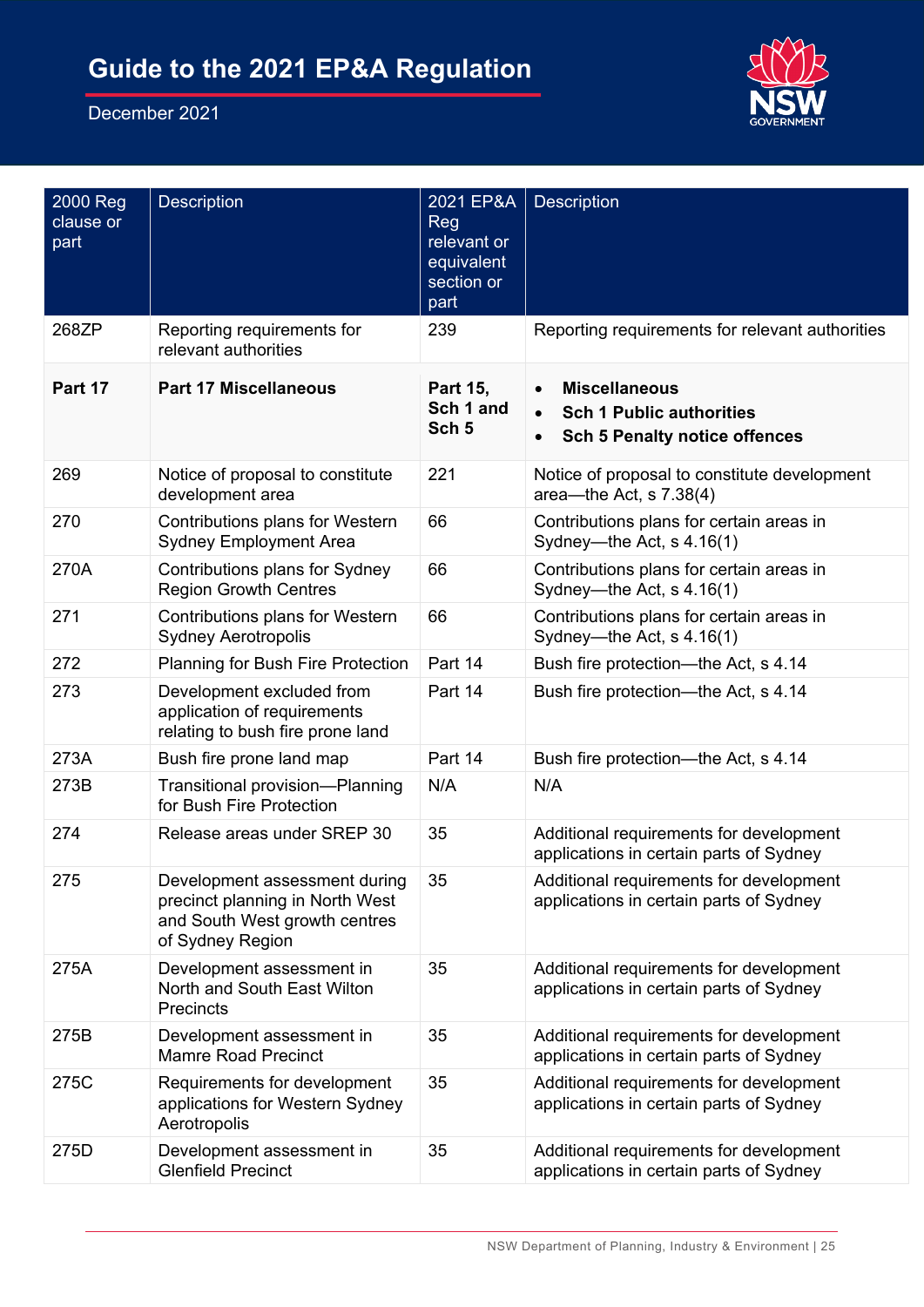

| 2000 Reg<br>clause or<br>part | <b>Description</b>                                                                                                  | 2021 EP&A<br><b>Reg</b><br>relevant or<br>equivalent<br>section or<br>part | <b>Description</b>                                                                                    |
|-------------------------------|---------------------------------------------------------------------------------------------------------------------|----------------------------------------------------------------------------|-------------------------------------------------------------------------------------------------------|
| 275E                          | Requirements for development<br>applications for Rhodes Precinct                                                    | 35                                                                         | Additional requirements for development<br>applications in certain parts of Sydney                    |
| 276                           | <b>Growth Centres SEPP-release</b><br>of precinct for urban<br>development and planning<br>process for the precinct | 34                                                                         | Urban development under Growth Centres<br><b>SEPP</b>                                                 |
| 277                           | <b>Public authorities</b>                                                                                           | Sch 1                                                                      | <b>Public authorities</b>                                                                             |
| 278                           | Assessment of loan<br>commitments of councils in<br>development areas                                               | 222                                                                        | 222 Assessment of loan commitments of<br>councils in development areas—the Act, s<br>7.42(1)          |
| 279                           | What matters must be specified<br>in a planning certificate?                                                        | 290                                                                        | Planning certificates—the Act, s 10.7                                                                 |
| 280                           | Application for building certificate                                                                                | 289                                                                        | Building information certificates-the Act,<br>Div.6.7                                                 |
| 281                           | Form of building certificate                                                                                        | 289                                                                        | Building information certificates-the Act,<br>Div.6.7                                                 |
| 281A                          | Notice of orders under Sch 5 to<br>the Act                                                                          | 281                                                                        | Notice of development control orders                                                                  |
| 281B                          | Form of compliance cost notices                                                                                     | 283                                                                        | Form of compliance cost notices—the Act, Sch<br>5, cl 37(6)(b)                                        |
| 281C                          | Compliance cost notices-<br>maximum amounts that may be<br>required to be paid                                      | 284                                                                        | Amounts payable under compliance cost<br>notices—the Act, Sch 5, cl $37(6)(c)$                        |
| 282                           | <b>Planning Secretary may certify</b><br>certain documents                                                          | 297                                                                        | Planning Secretary may certify certain<br>documents-the Act, s 10.8(1)(b)(i)                          |
| 283A                          | Offences against this Regulation                                                                                    | Sch <sub>5</sub>                                                           | Penalty notice offences                                                                               |
| 284                           | Penalty notice offences                                                                                             | Sch 5,<br>sections 1<br>and 2                                              | <b>Application of Schedule</b><br>Authorised persons who may serve penalty<br>notices                 |
| 285                           | Enforcement of orders by<br>cessation of utilities                                                                  | 282                                                                        | Enforcement of orders by cessation of utilities                                                       |
| 285A                          | Modification of Part 8.3 of the<br><b>Protection of the Environment</b><br><b>Operations Act 1997</b>               | 295                                                                        | Modification of Protection of the Environment<br>Operations Act 1997, Part 8.3—the Act, s<br>9.56(2A) |
| 285B                          | Provision of false or misleading<br>information in connection with a<br>planning matter                             | 296                                                                        | Provision of false or misleading information-the<br>Act, s $10.6(3)(d)$                               |
| 286                           | Repeal, savings and transitional                                                                                    | N/A                                                                        | N/A                                                                                                   |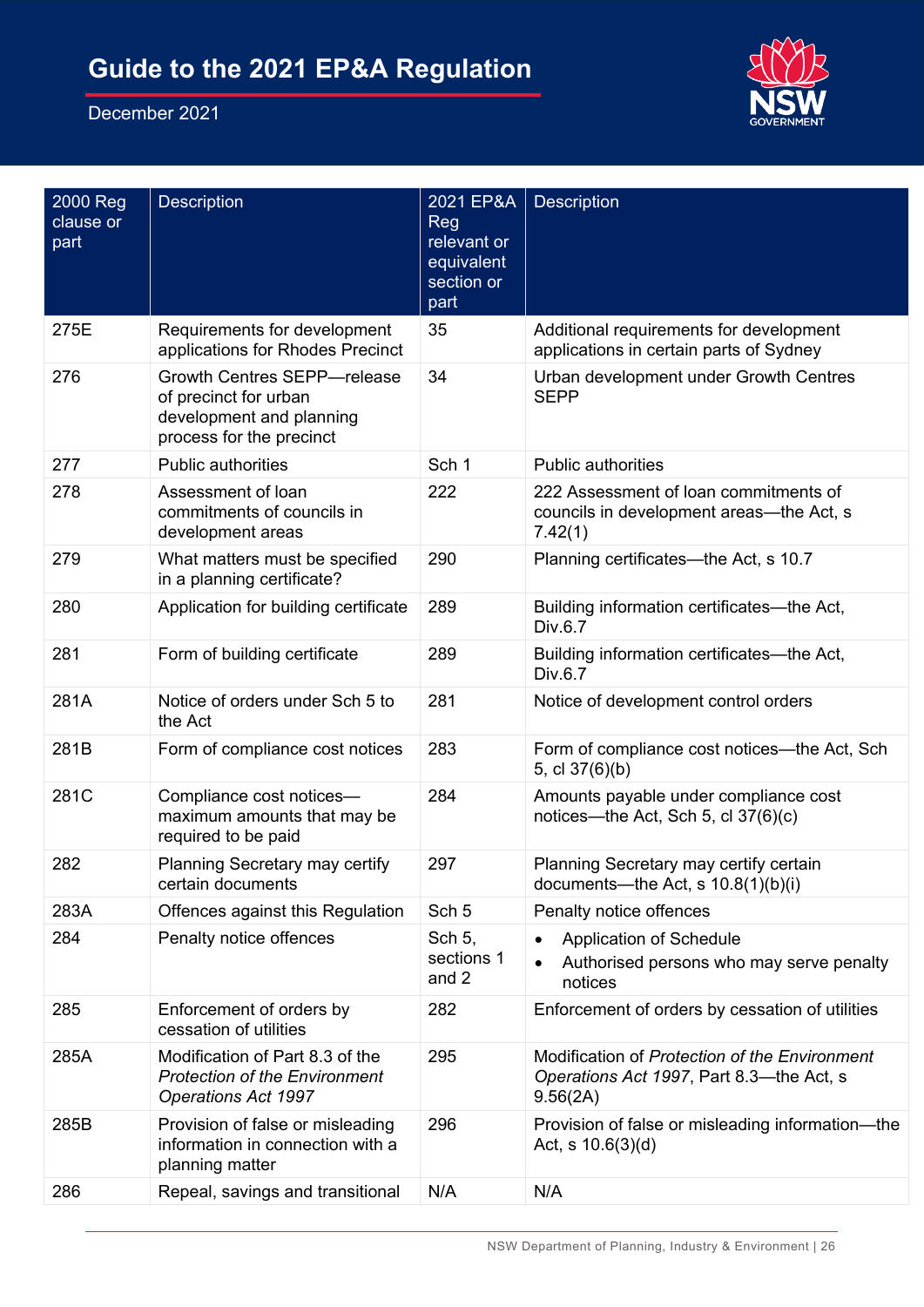

| 2000 Reg<br>clause or<br>part | <b>Description</b>                                                                                  | 2021 EP&A<br>Reg<br>relevant or<br>equivalent<br>section or<br>part | <b>Description</b>                                                                                                      |
|-------------------------------|-----------------------------------------------------------------------------------------------------|---------------------------------------------------------------------|-------------------------------------------------------------------------------------------------------------------------|
| 286A                          | Savings and transitional<br>provisions: staged introduction of<br>scheme                            | N/A                                                                 | N/A                                                                                                                     |
| 286AA                         | Savings and transitional<br>provision: introduction of BASIX<br>completion receipt                  | N/A                                                                 | N/A                                                                                                                     |
| 286B                          | Savings and transitional<br>provision: changes to<br>development contributions<br>scheme            | N/A                                                                 | N/A                                                                                                                     |
| 286D                          | Savings and transitional<br>provisions: existing uses                                               | N/A                                                                 | N/A                                                                                                                     |
| 287                           | Special provisions relating to ski<br>resort areas                                                  | N/A                                                                 | Transferred to Environmental Planning and<br>Assessment (Savings, Transitional and Other<br>Provisions) Regulation 2017 |
| 288                           | Special provision relating to<br><b>Sydney Opera House</b>                                          | 65                                                                  | Consideration of conservation plan for<br>development at Sydney Opera House                                             |
| 288A                          | Special provision for major<br>events                                                               | N/A                                                                 | N/A                                                                                                                     |
| 289                           | Miscellaneous savings and<br>transitional provisions: 2005<br>Amending Act                          | N/A                                                                 | N/A                                                                                                                     |
| 289A                          | Transitional provisions relating to<br>development control plans                                    | N/A                                                                 | N/A                                                                                                                     |
| 290                           | Savings and transitional<br>provision: references to<br>"comprehensive development<br>applications" | N/A                                                                 | N/A                                                                                                                     |
| 291                           | Savings and transitional<br>provisions                                                              | N/A                                                                 | N/A                                                                                                                     |
| 291A                          | Transitional provisions relating to<br>Part 4A certificates and planning<br>agreements              | N/A                                                                 | N/A                                                                                                                     |
| 291B                          | Savings and transitional<br>provision-abolition of Wagga<br>Wagga Interim Joint Planning<br>Panel   | N/A                                                                 | N/A                                                                                                                     |
| 291C                          | Transitional provision relating to<br>CodeMark scheme                                               | N/A                                                                 | N/A                                                                                                                     |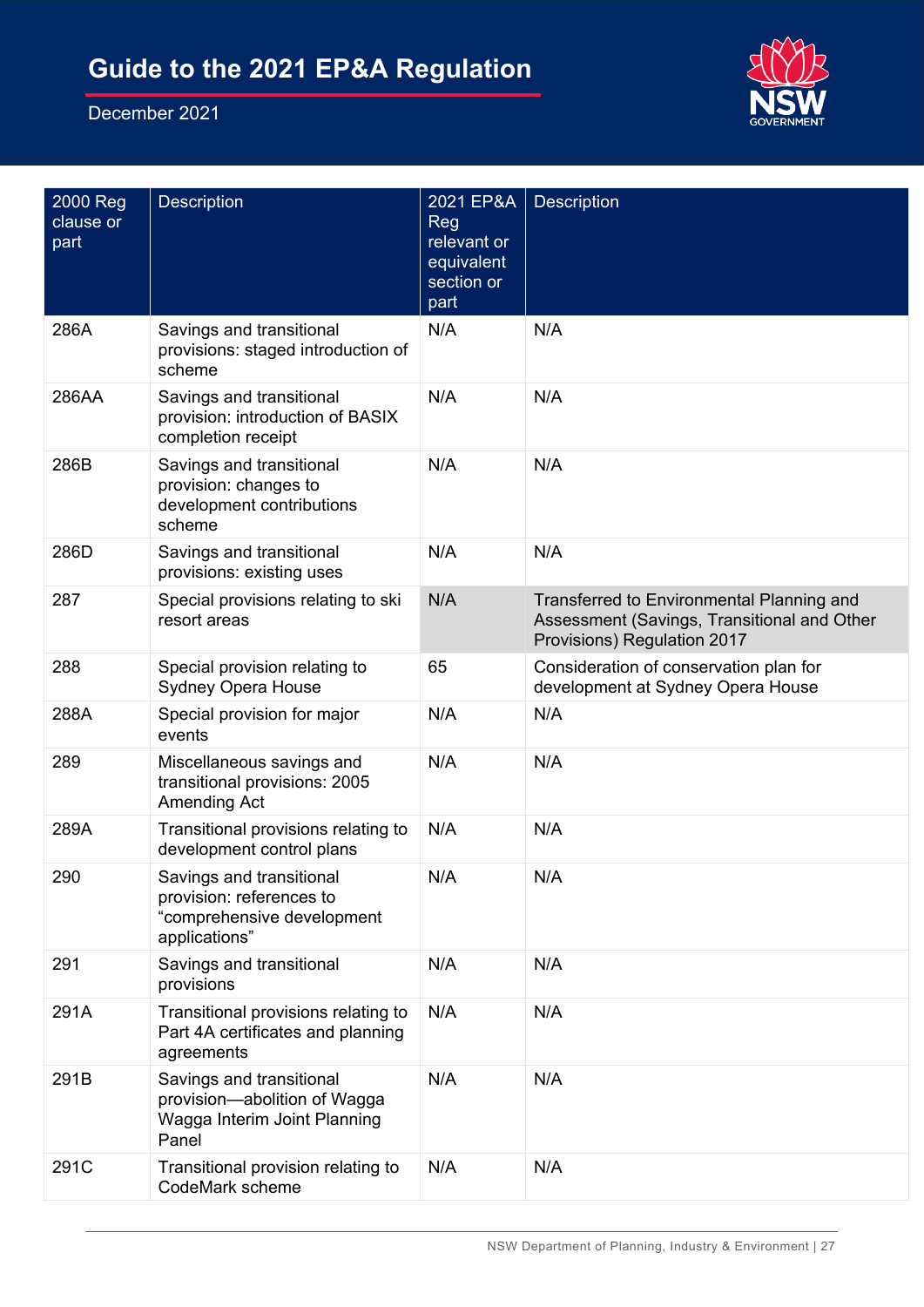

| 2000 Reg<br>clause or<br>part | <b>Description</b>                                                                                                                     | 2021 EP&A<br>Reg<br>relevant or<br>equivalent<br>section or<br>part | <b>Description</b>                                                                                                                                                                                                                                   |
|-------------------------------|----------------------------------------------------------------------------------------------------------------------------------------|---------------------------------------------------------------------|------------------------------------------------------------------------------------------------------------------------------------------------------------------------------------------------------------------------------------------------------|
| 293                           | Deemed refusal period for Court<br>appeals                                                                                             | 248                                                                 | Deemed refusal period for Court appeals                                                                                                                                                                                                              |
| 294                           | Special provisions for public<br>hearings or public meetings of<br>planning bodies during COVID-<br>19 pandemic                        | 298                                                                 | Special provisions for public hearings or public<br>meetings of planning bodies during COVID-19<br>pandemic-the Act, Part 2 and Sch 2                                                                                                                |
| 295                           | Use of NSW planning portal                                                                                                             | 285                                                                 | Use of NSW planning portal—the Act, Sch 3, cl<br>3                                                                                                                                                                                                   |
| 296                           | Transitional provision relating to<br>phasing in of NSW planning<br>portal                                                             | Sch 6                                                               | Savings, transitional and other provisions                                                                                                                                                                                                           |
| 297                           | Savings and transitional<br>provision-occupation<br>certificates                                                                       | N/A                                                                 | N/A                                                                                                                                                                                                                                                  |
| 298                           | Transitional provision for<br><b>Environmental Planning and</b><br><b>Assessment Amendment</b><br>(Compliance Fees) Regulation<br>2021 | Sch 6                                                               | Savings, transitional and other provisions                                                                                                                                                                                                           |
| 298                           | Savings and transitional<br>provision for certain 1 July 2021<br>amendments                                                            | Sch 6                                                               | Savings, transitional and other provisions                                                                                                                                                                                                           |
| 299                           | Savings and transitional<br>provision for certain 1 October<br>2021 amendments                                                         | Sch 8                                                               | Amendment of Environmental Planning and<br>Assessment Regulation 2021-commencing on<br>1 July 2022                                                                                                                                                   |
| Sch 1                         | <b>Forms</b>                                                                                                                           | N/A                                                                 | N/A                                                                                                                                                                                                                                                  |
| Part 1                        | Development applications                                                                                                               | Part 3                                                              | Development applications                                                                                                                                                                                                                             |
| 1                             | Information to be included in<br>development application                                                                               | 25<br>26<br>28                                                      | Information about concurrence or approvals<br>$\bullet$<br>Information about community housing,<br>$\bullet$<br>boarding houses, co-living housing<br>Development applications relating to<br>$\bullet$<br><b>Biodiversity Conservation Act 2016</b> |
| $\overline{2}$                | Documents to accompany<br>development application                                                                                      | 24                                                                  | Content of development applications                                                                                                                                                                                                                  |
| 2A                            | <b>BASIX</b> certificate required for<br>certain development                                                                           | 27                                                                  | <b>BASIX</b> development                                                                                                                                                                                                                             |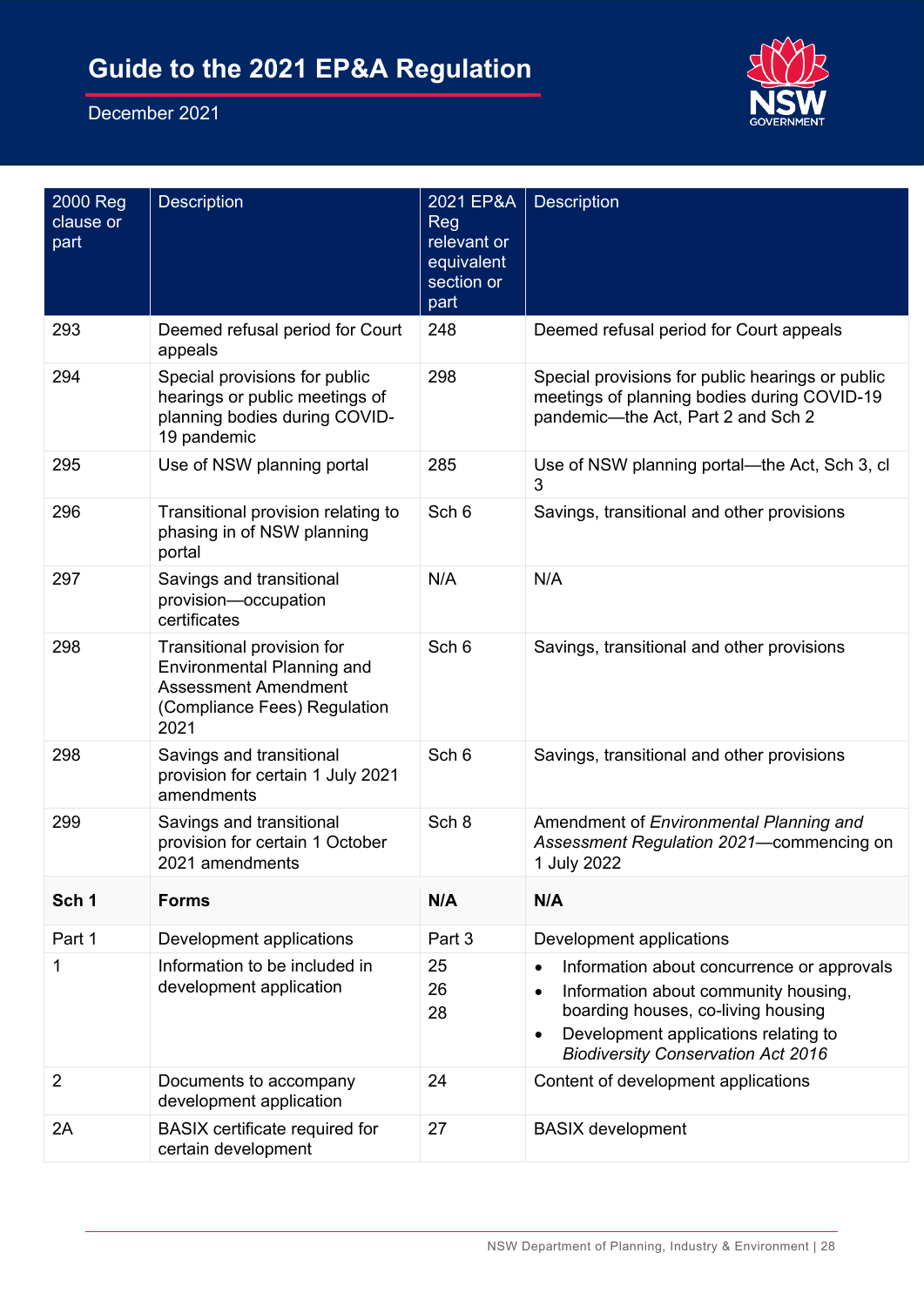

| 2000 Reg<br>clause or<br>part | <b>Description</b>                                                                                       | 2021 EP&A<br><b>Reg</b><br>relevant or<br>equivalent<br>section or<br>part | <b>Description</b>                                                                                                                       |
|-------------------------------|----------------------------------------------------------------------------------------------------------|----------------------------------------------------------------------------|------------------------------------------------------------------------------------------------------------------------------------------|
| 2B                            | <b>BASIX</b> certificate required for<br>certain development                                             | 27                                                                         | <b>BASIX</b> development                                                                                                                 |
| Part 2                        | Complying development<br>certificates                                                                    | Part 6                                                                     | Complying development—the Act, Div. 4.5 and<br>s 4.64                                                                                    |
| $\overline{4}$                | Documents to accompany<br>application for complying<br>development certificate                           | 121-124<br>and 128-<br>131                                                 | Multiple sections.                                                                                                                       |
| 4A                            | <b>BASIX</b> certificate required for<br>certain development                                             | 131                                                                        | <b>BASIX</b> development and certificates                                                                                                |
| 4B                            | Relationship with State<br><b>Environmental Planning Policy</b><br>(Port Botany and Port Kembla)<br>2013 | 129                                                                        | Complying development on contaminated land                                                                                               |
| Part 3                        | <b>Construction certificates</b>                                                                         | N/A                                                                        | Transferred to Environmental Planning and<br>Assessment (Development Certification and Fire<br>Safety) Regulation 2021.                  |
| 6                             | Documents to accompany<br>application for construction<br>certificate                                    | N/A                                                                        | Transferred to Environmental Planning and<br>Assessment (Development Certification and Fire<br>Safety) Regulation 2021.                  |
| 6A                            | <b>BASIX</b> certificate required for<br>certain development                                             | N/A                                                                        | Transferred to Environmental Planning and<br>Assessment (Development Certification and Fire<br>Safety) Regulation 2021.                  |
| Part 3A                       | Subdivision works certificates                                                                           | N/A                                                                        | Transferred to Environmental Planning and<br>Assessment (Development Certification and Fire<br>Safety) Regulation 2021.                  |
| 6AB                           | Documents to accompany<br>application for subdivision works<br>certificate                               | N/A                                                                        | Transferred to Environmental Planning and<br>Assessment (Development Certification and Fire<br>Safety) Regulation 2021.                  |
| 7                             | Abbreviations for building<br>materials                                                                  | 5                                                                          | Abbreviations for building materials                                                                                                     |
| Sch <sub>2</sub>              | <b>Environmental impact</b><br>statements                                                                | Part 8                                                                     | Infrastructure and environmental impact<br>assessment                                                                                    |
| Part 1                        | <b>Definitions</b>                                                                                       | N/A                                                                        | N/A                                                                                                                                      |
| Part 2                        | <b>Requirements of Planning</b><br>Secretary and approval bodies                                         | Part 8,<br>Division 2                                                      | Environmental assessment requirements for<br>State significant development and designated<br>development-the Act, ss 4.39, 4.64 and 5.10 |
| $\overline{2}$                | Application of Part                                                                                      | 172                                                                        | <b>Application of Division</b>                                                                                                           |